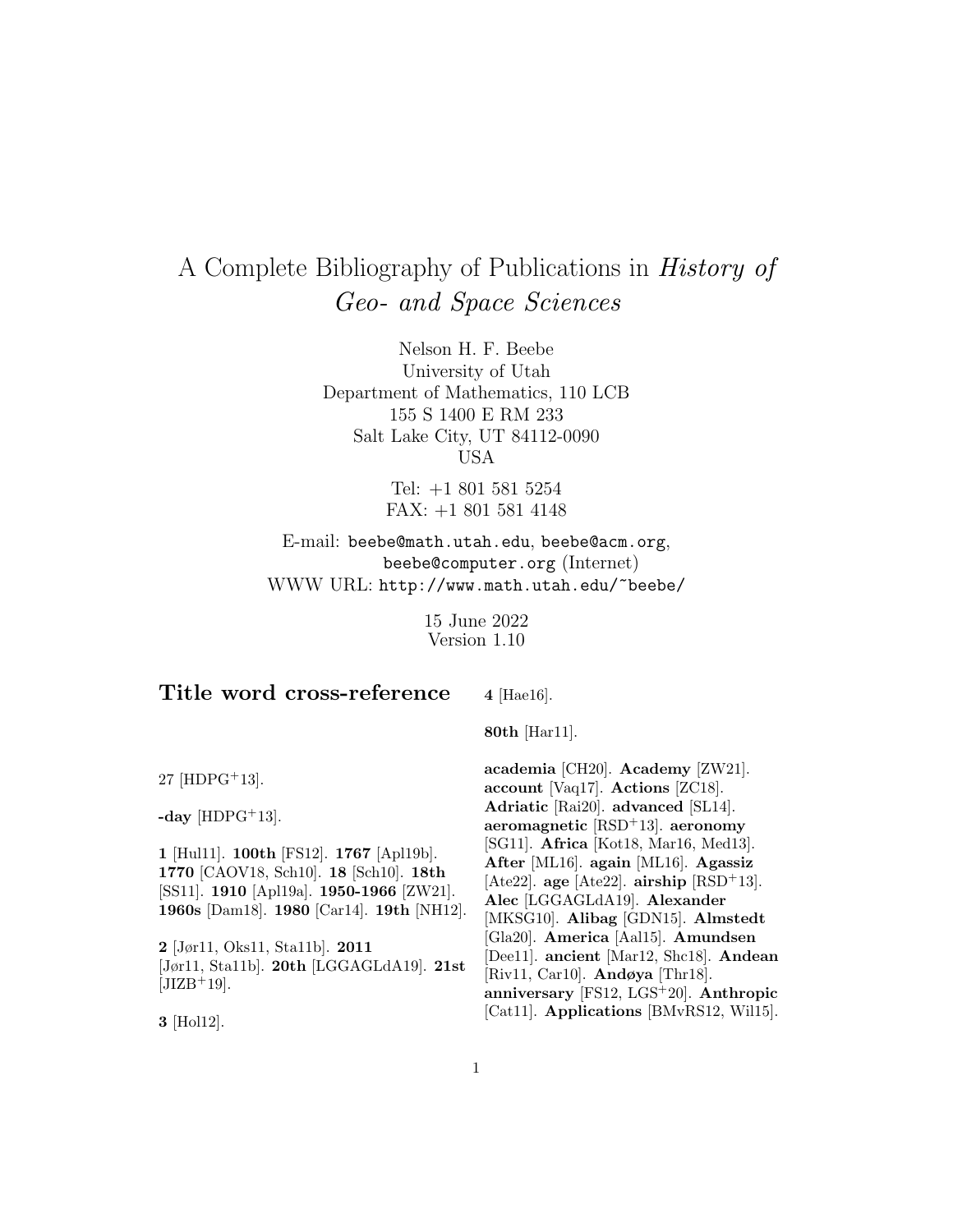**approach** [San17]. **Arc** [Puz19]. **Arctic** [RSD<sup>+</sup>13]. **Arecibo** [Mat13]. **Arge** [She17]. **Arrhenius** [Kra13]. **Arthur** [GALGGL18]. **article** [BJB11]. **artist** [BN15]. **ASFC** [WKC18]. **aspects** [DPR12]. **assessment** [MKSG10]. **Association**  $[AFH<sup>+</sup>19, D<sub>A19</sub>, Cas19]$ . **atmosphere** [CW14]. **Atmospheric** [Apl18, AH13, BSB<sup>+</sup>20, FS17, Har20, MV19, Apl20]. **attempt** [Ert11]. **attraction** [Sma18]. **Augustus** [BN15, Nat16]. **aurora** [Sch10, Sta11c, CAOV18, Sil12]. **Auroral** [EB12, Bur16, EB19, Nag13, FVZF14, Jør11, Kra13, MS12, SS11, SL14, Sta11a, Sta11b]. **auroras** [FGFL12]. **Australian** [WKC18]. **Austria** [Len21].

**B** [BJB11]. **Ball** [Vaq17, DC18, Keu21]. **based** [MKSG10, ZW21]. **Bauer** [Har11]. **Became** [Mil09, Sch13]. **beginning** [IZJ19]. **beginnings** [Cas19]. **Behind** [Har20, Cha18, Ekm16]. **belief** [Edw16, Sud14]. **Bernhard** [HDPG<sup>+</sup>13]. **between** [Ert11, ZC18, Har11]. **bicentenary** [GMdSM21]. **biography** [Bur12]. **Birkeland** [EB10]. **birth** [JK16]. **birthday** [Har11]. **body** [DA19]. ´ **Book** [Apl19a, Apl19b, Bre16, Car14, Cha18, Nag13, Nat16, Ric12, Riv11, Sch13, Sil12, Tay10, Wil15]. **brief** [Ate22, Cat11, HWD<sup>+</sup>18, Keu21, MH13, RR19, Wit20]. **Burt** [Apl19b, Apl19b].

**calendar** [Gaj19]. **Carl** [EB12, GT14, Wit20, Nag13]. **Carnegie** [Har20]. **cartographer** [BN15]. **Casagrande** [GALGGL18]. **case** [Gaj19, San17]. **Celsius** [Cha18, Ekm16]. **cementation** [HGT<sup>+</sup>21]. **centenary** [IR17]. **Center** [Dam18, HWD<sup>+</sup>18]. **centers** [Wil18]. **Central** [HGT<sup>+</sup>21]. **Centre** [WKC18]. **Century** [Ric12, Bar15, GALGGL18, JIZB<sup>+</sup>19, LGGAGL19, LGGAGLdA19, MV19, NH12, RTR11, SS11].

**Chalmers** [Apl18]. **Change**  $[Car10, D\AA19, Riv11]$ . **changes** [Ekm16, Cha18]. **chapter** [Kra15]. **charts** [MKSG10]. **Chatanika** [MH13]. **Chérifien** [Med13]. **China** [HWD<sup>+</sup>18, ZW21]. **Chinese** [ZW21]. **Christian** [SS11, NH12]. **circuit** [Har20]. **Climate** [Apl19b, Car10, Riv11, Bar15]. **clocks** [Agn20]. **clouds** [DPR12]. **co** [Gla20]. **co-founder** [Gla20]. **coast** [Mar16]. **coastlines** [Shc18]. **Colaba** [GDN15]. **Colonial** [Car14, Ert10]. **commencement** [SN21]. **Comment** [Jør11, Edw16, Sta11b]. **common** [JIZ19b]. **community** [ZC18]. **comparison** [Har20]. **completely** [Ert11]. **concepts** [CKC<sup>+</sup>22]. **configuration** [Shc20]. **confluence** [And21]. **contents** [Pis14]. **continuity** [And21]. **continuous** [SBLW14]. **Contribution** [GALGGL18, LGGAGL19, LGGAGLdA19, Med13, Hae16, LGS<sup>+</sup>20, Val17]. **contributions** [Apl18, Dee11, Nis10]. **Cook** [WR18]. **cooperation** [MV19]. **coordinates** [Mar11, Mar12]. **copper** [HGT<sup>+</sup>21]. **cosmic** [FS12]. **cosmical** [Kra13]. **Cosmogenic** [BMvRS12, Wil15]. **COST** [ZC18]. **creation** [Med13]. **Cryospheric** [AFH<sup>+</sup>19, BJB11]. **curious** [Gaj19]. **current** [Bur12]. **Currents** [Mil09, Sch13]. **curve** [Har20]. **cycle** [CKC<sup>+</sup>22]. **cycles** [HDPG<sup>+</sup>13]. **Cyclicity** [CKC<sup>+</sup>22]. **cycling** [HCB<sup>+</sup>10]. **Czech** [HS21].

#### **Danish**

[Jør11, Sta11b, NH12, Sta11a, Sta11c]. **Danmarks** [Sta11c]. **Darmstadt** [Dam18]. **day** [HDPG<sup>+</sup>13]. **death** [IR17]. **decades** [Wan22]. **declination** [ML16]. **declining** [Kra15]. **deformation** [Car21]. **Degree** [Cha18]. **Degrees** [Ekm16]. **density** [Sma18]. **designer** [BN15]. **developer** [NH12]. **development** [BJB11, EZ13, FS12, IZJ19, Med13, Puz19, Sch10, Val17, Wan22, WKC18, ZW21].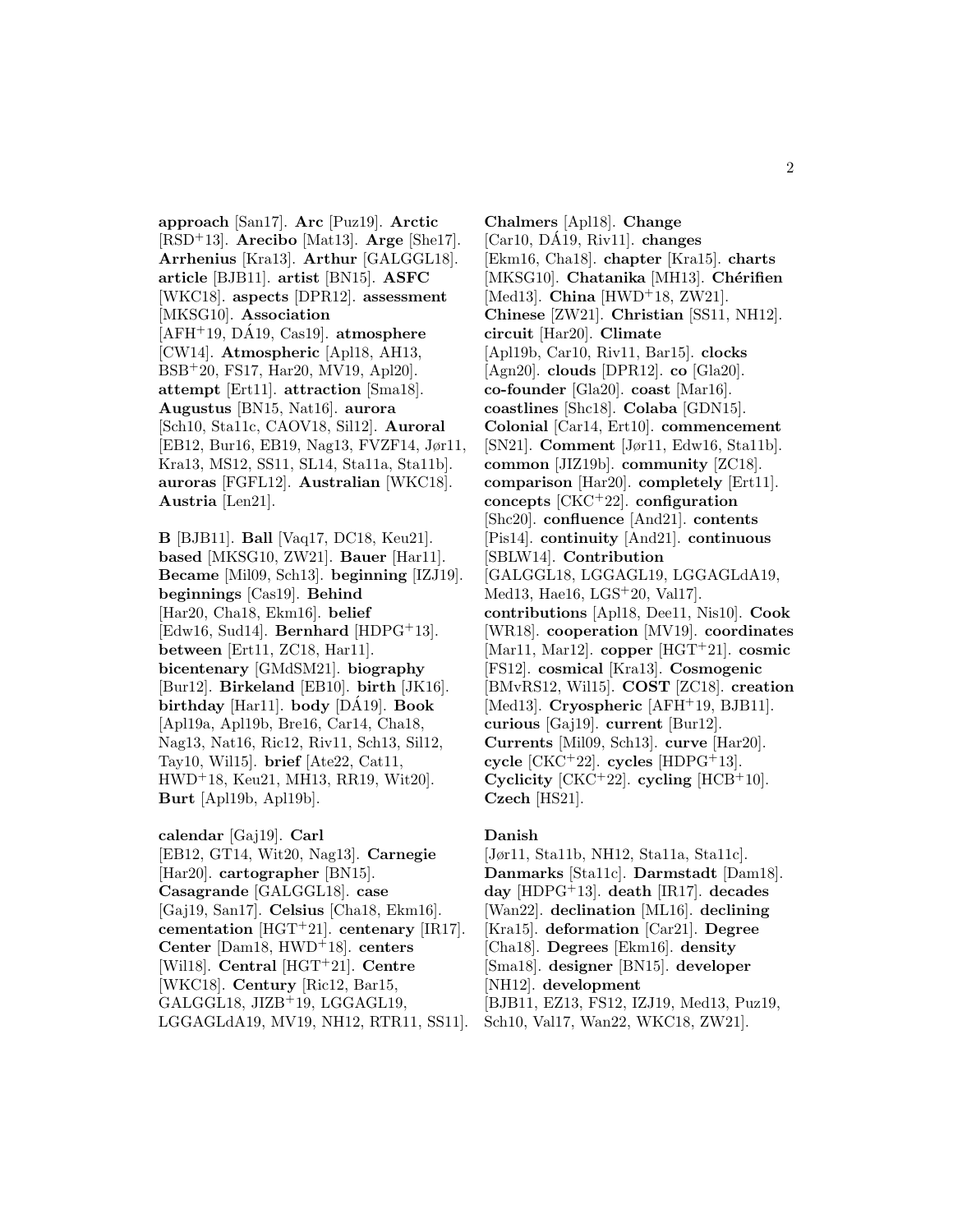**different** [JIZ19b]. **Dioscuri** [FS17]. **directorship** [Bur16]. **discharges** [Ert11]. **discovered** [SN21]. **discovery** [FS12, Her10]. **discrete** [FVZF14]. **distribution** [FVZF14]. **disturbances** [EB10]. **Dobrowolski** [BJB11]. **Dr.** [Har11, SG11]. draughtsman [BN15]. Düll [HDPG<sup>+</sup>13]. **Durham** [Apl18]. **during** [GALGGL18, LGGAGL19, LGGAGLdA19, Wan22, WR18]. **dynamics** [FVZF14].

**earliest** [DPR12]. **Early** [Nis10, SN21, Car21, DC18, GALGGL18, Hae16, Hol12, Hul11, IZJ19, LGGAGL19, LGGAGLdA19, Nev14, Oks11, Ric12, SS11, SL14, Spe21, WFBM19, ZW21]. **Earth** [Cha18, Edw16, Ozc20, CKC<sup>+</sup>22, Edw16, Dee11, Ekm16, Kra15, MKSG10, Sma18, Sud14]. **earthquake** [SBLW14]. **East** [Car14, Ert10]. **Ebstorf** [Pis14]. **Editorial** [AAE<sup>+</sup>10]. **Eduard** [Spe21]. **education** [JSBWL16]. **Edwin** [Aal12]. **Egeson** [HCB<sup>+</sup>10]. **Eighteenth** [RTR11, Ric12]. **Eighteenth-Century** [Ric12, RTR11]. **EISCAT** [BGK<sup>+</sup>13, Hae16, Hol12, Hul11, Oks11, Wan22]. **electric** [Har20]. **electrical** [Apl20]. **electricity** [AH13, Apl18, BSB<sup>+</sup>20, FS17]. **Elster** [FS17]. **emissions** [EB19]. **Empire** [OO14]. **Endeavour** [WR18]. **Envelope** [Mil09, Sch13]. **Environmental** [Fro10]. **Environments** [BMvRS12, Wil15]. **Erich** [CW14]. **Essay** [CKC<sup>+</sup>22]. **established** [CH20]. **establishment** [IZJ19]. **estimate** [Sma18]. **Europe** [HGT<sup>+</sup>21]. **European** [ZC18]. **Euxinus** [Shc20]. **eventful** [Ric12]. **Evolution** [Apl19a]. **evolves** [JIZ19a]. **Expanding** [Kra15]. **expansion** [Edw16, Sud14]. **experienced** [Jac22]. **Explorer** [Bre16, GMdSM21, Hai83]. **Extreme** [Sch15].

**fabrics** [Car21]. **facility** [RS22]. **facts** [SN21]. **Father** [PA12]. **female** [Jac22].

**field** [FGFL12, MKSG10]. **fields** [Dee11]. Finland<sup>[Bös21, Oks11]. Finnish<sup>[Nev14].</sup></sup> **first** [BJB11, PA12, RSD<sup>+</sup>13, Wan22]. **flight** [RSD<sup>+</sup>13]. **Fluid** [Mil09, Sch13]. **Forecast** [WKC18]. **formation** [And21]. **forms** [FVZF14]. **founder** [Gla20, IR17]. **founding** [EZ13]. **fragile** [Jac22]. **Francisco** [SBLW14]. **Franz** [Mei17]. **French** [BGK<sup>+</sup>13]. **Friedrich** [GT14, Gla20, Wit20, IR17]. **frontier** [SWGM<sup>+</sup>19]. **F¨urstenfeldbruck** [Sof15]. **future** [AFH<sup>+</sup>19, KSDJ19, MP19b].

**Gauss** [GT14, Wit20]. **Geitel** [FS17]. **General** [GT14]. **Geo** [Jør11, Sta11b]. **Geodesy** [JIZ19b, Edw16, IR17, DA19]. ´ **Geodetic** [Puz19, HS21]. **geographic** [Mar11, Mar12]. **Geographical** [JSBWL16, San17]. **Geographike** [Mar11, Mar12]. **Geography** [Shc20, Mar16, Shc18]. **geologic** [Aal12, Aal15]. **geological** [CKC<sup>+</sup>22]. **geologist** [GMdSM21]. **geologists** [Ric12]. **Geology** [RTR11, Ric12]. **Geomagnetic** [Sof15, EB10, SWS10]. **geomagnetism** [Kot18, SG11]. **Geophysical** [BSB<sup>+</sup>20, Bös21, Gla20, LGS<sup>+</sup>20, ACFJ13, Mat13, Len21]. **Geophysics** [JIZ19b, JK16, Kra15, OO14, ZW21, ZW21]. **Georg** [GMdSM21, SWS10]. **George** [HCB<sup>+</sup>10]. **Geoscience** [IZ16, NH12]. **geoscientific** [Med13]. **geotechnics** [GALGGL18, LGGAGL19, LGGAGLdA19]. **German** [GT14, Gla20, GMdSM21, Hae16, Mei17]. **gifted** [Jac22]. **Glaciers** [Car10, Riv11].  $global$  [DÁ19, Har20, SL19].  $globel$  [JIZ19b]. **Göttingen** [SBLW14]. **Graf** [RSD<sup>+</sup>13]. **gravimetric** [Pet16]. **gravimetry** [Edw16]. **gravity** [Agn20, Kra15]. **Great** [CAOV18]. Günther<sup>[FS12]</sup>.

**Haldde** [Bre21]. **half** [Bar15]. **Hans** [FS17]. **Happiness** [Car14, Ert10]. **Harald**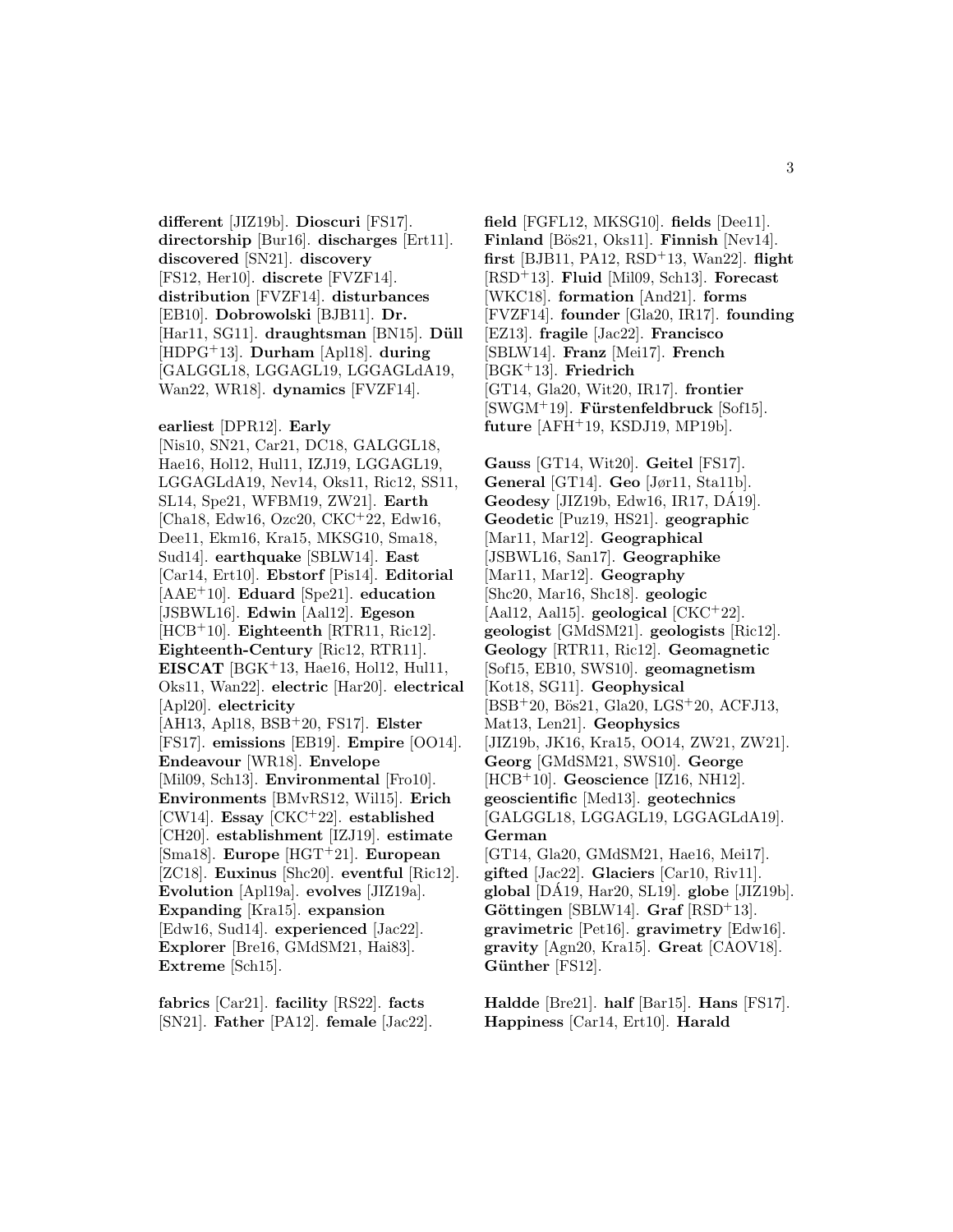[Sta11c, Sil12]. **Harang** [Bur16]. **Hartung** [GMdSM21]. **heating** [RS22]. **Hector** [Bre16, Hai83]. **Helena** [CWR17]. **Heliogeophysical** [KSDJ19]. **Helliwell** [CI12]. **Helmert** [IR17]. **Hermann** [Aal15]. **Hermanus** [Kot18]. **Heuson** [SS11]. **high** [Car21]. **Hinton** [Aal12]. **Hist** [Jør11, Sta11b]. **Historian** [SG11]. **historic** [EB19]. **historical** [CKC<sup>+</sup>22, DPR12, FVZF14, Har20, Kot18, Pet16, SN21]. **History** [EZ13, Hae16, Hol12, Hul11, Oks11, Ric07, RS22, Sof15, Tay10, Wan22, Wei16, Ate22, Cat11, HWD<sup>+</sup>18, Her10, Jør11, Keu21, Kra15, Len21, Mat13, MH13, MP19b, Nev14, OO14, PB11, RR19, SN21, Sta11a, Sta11b, Thr18, WFBM19, ACFJ13, Wil18]. **Hooke** [Ric12]. **human** [HDPG<sup>+</sup>13]. **Humboldt** [MKSG10]. **Hungary** [BSB<sup>+</sup>20]. **Hutton** [Sma18]. **hydrogen** [EB19]. **hydrological** [Val17]. **hydrology** [RR19]. **Hyphegesis** [Mar11, Mar12]. **hypothesis** [Edw16, Sud14].

**IACS** [AFH<sup>+</sup>19]. **IAGA** [MP19a]. **IAHS** [RR19]. **IAMAS** [MV19]. **IAPSO** [SWGM<sup>+</sup>19]. **IASPEI** [SL19]. **IAVCEI** [Cas19]. **ice** [Ate22]. **Iceland** [Kri12]. **ideal** [DA19]. ´ **illustrator** [GMdSM21]. **improve** [Sma18]. **Incoherent** [MP19b, BGK<sup>+</sup>13, WFBM19]. **Indications** [Edw16]. **Indies** [Car14, Ert10]. **industry** [CH20]. **influence** [CKC<sup>+</sup>22, GDN15]. **Inge** [Jac22]. **inherently** [Jac22]. **initiation** [Puz19]. **Inseparability** [Her10]. **Institut** [Med13, Sta11c]. **Institute** [CH20, EZ13, Nev14, Sta11c, Woo20, ZW21]. **institutes** [ACFJ13]. **instrumentation** [FS12]. **instruments** [HS21]. **Intellectually** [Jac22]. **International** [JIZ19b, Cas19, IZ16, MV19, AFH<sup>+</sup>19, DÁ19, LGS<sup>+</sup>20]. **Introduction** [Apl20, ACFJ13, PB11]. **Introductory** [AAE<sup>+</sup>10]. **Investigating** [Cha18, Ekm16]. **investigation** [SN21]. **Investigations** [FVZF14, EB10].

**investigators** [FS17]. **involvement** [BGK<sup>+</sup>13]. **ionisation** [CW14]. **ionosphere** [RS22, EZ13]. **ionospheric** [And21, PB11, SL14, Wei16, ZC18]. **Irkutsk** [MP19b]. **irradiance** [Sch15]. **irregular** [DA19]. ´ **Irrigation** [Car14, Ert10]. **Islamic** [Ozc20]. **issue** [Apl20, JIZ19b]. **Istanbul** [Ozc20]. **Istv´an** [BSB<sup>+</sup>20]. **Italian** [PA12]. **IUGG** [IZJ19, JIZB<sup>+</sup>19, JIZ19a].

**J** [Har11]. **J.** [Apl18]. **Jagiellonian** [JSBWL16]. **James** [Aal12, Hai83, WR18, Bre16]. **January** [Sch10, CAOV18]. **Japanese** [Nis10]. **Javanese** [Ert11]. **Jicamarca** [WFBM19]. **Johann** [SS11]. **John** [Aal12]. **Johnson** [CWR17]. **journey** [Ozc20]. **journeys** [HGT<sup>+</sup>21]. **Julius** [FS17]. **Juliusruh** [Wei16].

**Karl** [Gla20, RS18]. **Karsten** [Aal15]. **Kelvin** [AH13]. **Kew** [Apl19a]. **knowledge** [Dee11, GALGGL18, LGGAGL19, LGGAGLdA19]. **known** [DPR12, SS11]. **Koch** [Nat16, BN15]. **Kolupaila** [Val17]. **Kossmat** [Mei17]. **Kristian** [EB10].

**latitude** [San17]. **Lavoisier** [Ric12]. **Leader** [Bre16]. **legacy** [Apl18, Bre21, Kri12]. **Lehmann** [Jac22]. **Leibniz** [Ric12]. **length** [Shc18]. **level** [Rai20]. **life** [BN15]. **lightning** [DC18, Keu21, Vaq17]. **Lights** [Bur16]. **little** [SS11]. **little-known** [SS11]. **Liverpool** [CH20, Woo20]. **Locales** [Ert10, Car14]. **location** [Mar16]. **Lord** [AH13]. **luminosity** [FVZF14].

**machines** [Woo20]. **Maclure** [Aal12]. **Magnetic** [Kot18, Dee11, FGFL12, GDN15, MKSG10, MP19a, PA12]. **Magnetism** [GT14]. **Maisach** [Sof15]. **major** [MP19a]. **maler** [Sta11c]. **malerier** [Sta11c]. **Man** [Cha18, Ekm16]. **manned** [Har11]. **Manuel** [CWR17]. **map** [Aal12, Pis14]. **mapmaker**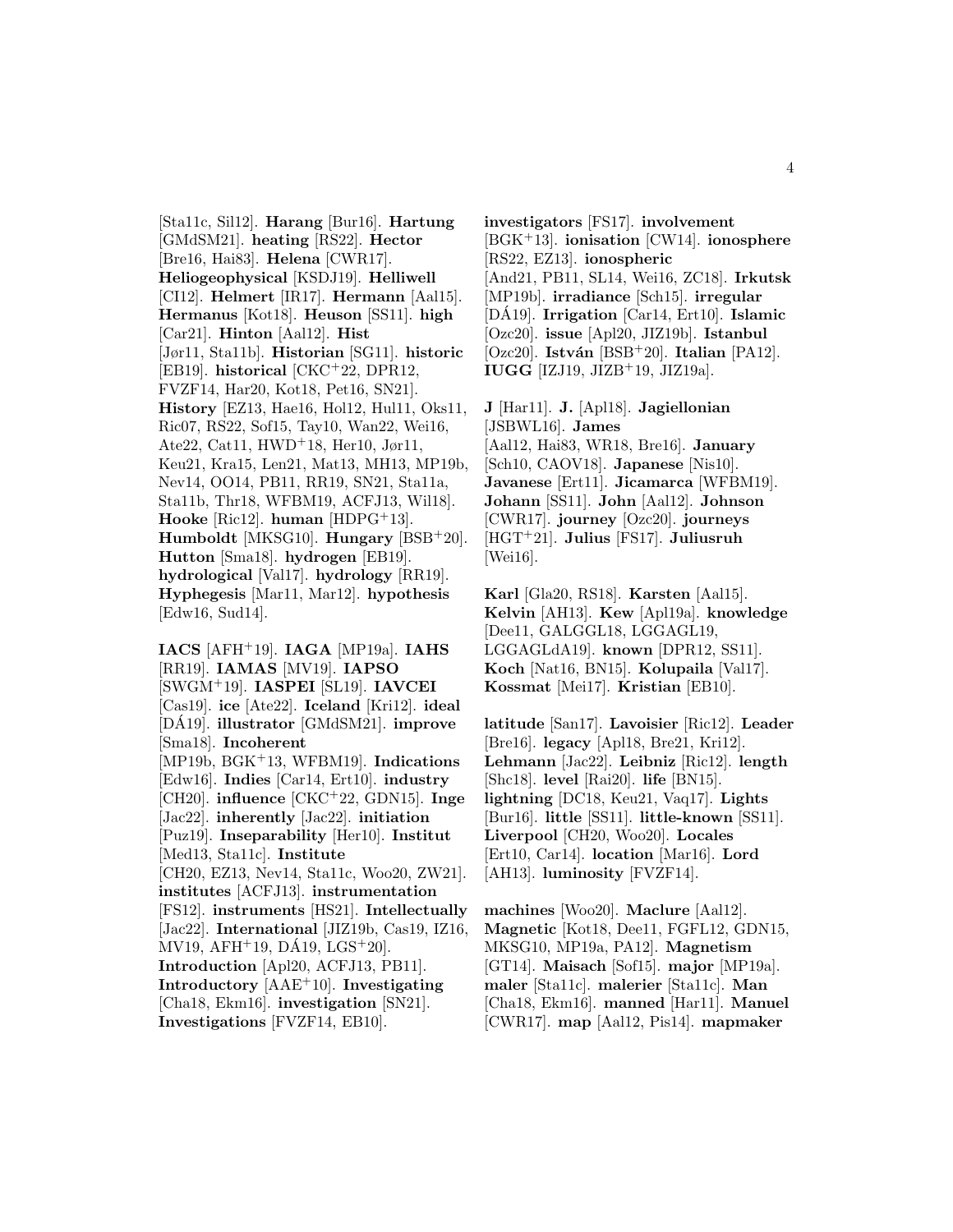[BN15, Nat16]. **mapping** [Aal15]. **Maskelyne** [Sma18]. **Maurycy** [JK16]. **maximum** [CW14]. **Measurements** [BSB<sup>+</sup>20, AH13, San17, Sch15, WR18]. **medieval** [Pis14]. **Melting** [Car10, Riv11]. **meridian** [Mar16]. **meteor** [Spe21]. **Meteorological** [Nev14, Sta11c]. **Meteorologiske** [Sta11c]. **Milankovitch** [Ate22, Gaj19]. **millennia** [ZC18]. **mode** [CI12]. **model** [She17]. **models** [Ate22, MKSG10]. **modern** [IR17, MKSG10, Ozc20]. **Moltke** [Sil12, Sta11c]. **Moltkes** [Sta11c]. **Moos**  $[GDN15]$ . **mortality**  $[HDPG^+13]$ . **Mountains** [Mei17]. **Munich** [Sof15]. **my** [Aka15].

**Nanabhoy** [GDN15]. **Natural** [Ric07, Tay10]. **naturalist** [NH12]. **navy** [CH20]. **necessary** [FS12]. **Netherlands** [Car14, Ert10]. **Neumayer** [SWS10]. **newly** [SN21]. **noctilucent** [DPR12]. **nordlysets** [Sta11c]. **Northern** [Bur16, Rai20]. **Northwest** [Med13]. **northwestern** [Aal15]. **Norway** [Hol12, Pet16]. **Notes** [DPR12, OO14, Mei17].

**Obituary** [RS18, SG11]. **observations** [DPR12, Keu21, Pet16]. **observatories** [Apl20, ACFJ13]. **Observatory**  $[Apl19a, BSB<sup>+</sup>20, Bös21, GDN15, PA12,$ Wei16, Bre21, Bur16, Kot18, Mat13, Sof15, WFBM19]. **observed** [CAOV18]. **occasion** [IR17]. **Ocean** [Mil09, Sch13, SWGM<sup>+</sup>19]. **oldest** [HGT<sup>+</sup>21]. **Oliva** [DC18]. **one** [GDN15, HGT<sup>+</sup>21]. **Operation** [Wan22]. **Origin** [She17]. **origins** [SL19]. **other** [GDN15]. **Ottoman** [OO14]. **Our** [Mil09, Dee11, MP19a, Sch13]. **outstanding** [MS12]. **overview** [Wit20]. **Oxford** [Apl19b].

**P** [Jør11, Sta11b]. **Painter** [Sil12, Sta11c]. **paintings** [Sta11c]. **Papers** [Ric12].

**Paradigm** [Aka15]. **Paris** [ML16]. **Part** [Wan22, Hul11, Hae16, Hol12, Hul11, Oks11]. **past** [AFH<sup>+</sup>19, Bös21, KSDJ19]. **paved** [BGK<sup>+</sup>13]. **peak** [Ert11]. **Peck** [LGGAGL19]. **pendulum** [Agn20]. **People** [ZW21]. **period** [ZW21]. **periploi** [Shc18]. **personal** [Aka15, Bar15]. **perspective** [Bar15, Kot18]. **Peter** [MS12]. **Physical** [Ozc20]. **physicist** [Kra13]. **physics** [Aka15, And21, FS17]. **picture** [Pis14]. **Pioneer** [Cha18, EB12, Aal15, CI12, Ekm16, FS17, GMdSM21, MS12, SL14, Spe21, Nag13]. **pioneering** [EB10, NH12]. **Pioneers** [Ate22]. **Pius** [JK16]. **Planet** [Mil09, Sch13, MP19a]. **Poland** [JSBWL16, KSDJ19]. **Pontus** [Shc20]. **possibilities** [Puz19]. **practices** [CKC<sup>+</sup>22]. **pre** [Ozc20]. **pre-modern** [Ozc20]. **precision** [Mar11]. **prediction** [KSDJ19, Woo20]. **Preface** [JIZ19b, Wil18]. **present**  $[AFH<sup>+</sup>19, B\ddot{o}s21, Edw16, KSDJ19, MP19b].$ **prime** [Mar16]. **Processes** [Fro10]. **production** [HS21]. **professionals** [Keu21]. **project** [Puz19]. **promotion** [SL19]. **pseudoscientific** [Edw16, Sud14]. **Ptolemy** [Mar11, Mar12, Mar16, San17, Shc18, Shc20]. **pyramids** [Sma18].

**quality** [Car21]. **Quaternary** [NH12]. **quo**  $[CKC+22]$ .

**Radar** [MP19b, Mat13]. **Radars** [MH13, EZ13, PB11]. **radiation** [FS12]. **Radio** [WFBM19]. **Radionuclides** [BMvRS12, Fro10, Wil15]. **rainfall** [Ert11]. **rainfall-runoff** [Ert11]. **Ralph** [LGGAGL19]. **Range** [Thr18]. **Rappaport** [Ric12]. **Rawer** [RS18]. **realization** [Sma18]. **record** [CWR17, DC18, Rai20]. **recording** [SBLW14]. **Rectification** [Mar12]. **reference** [Hul11]. **Regener** [CW14]. **regional**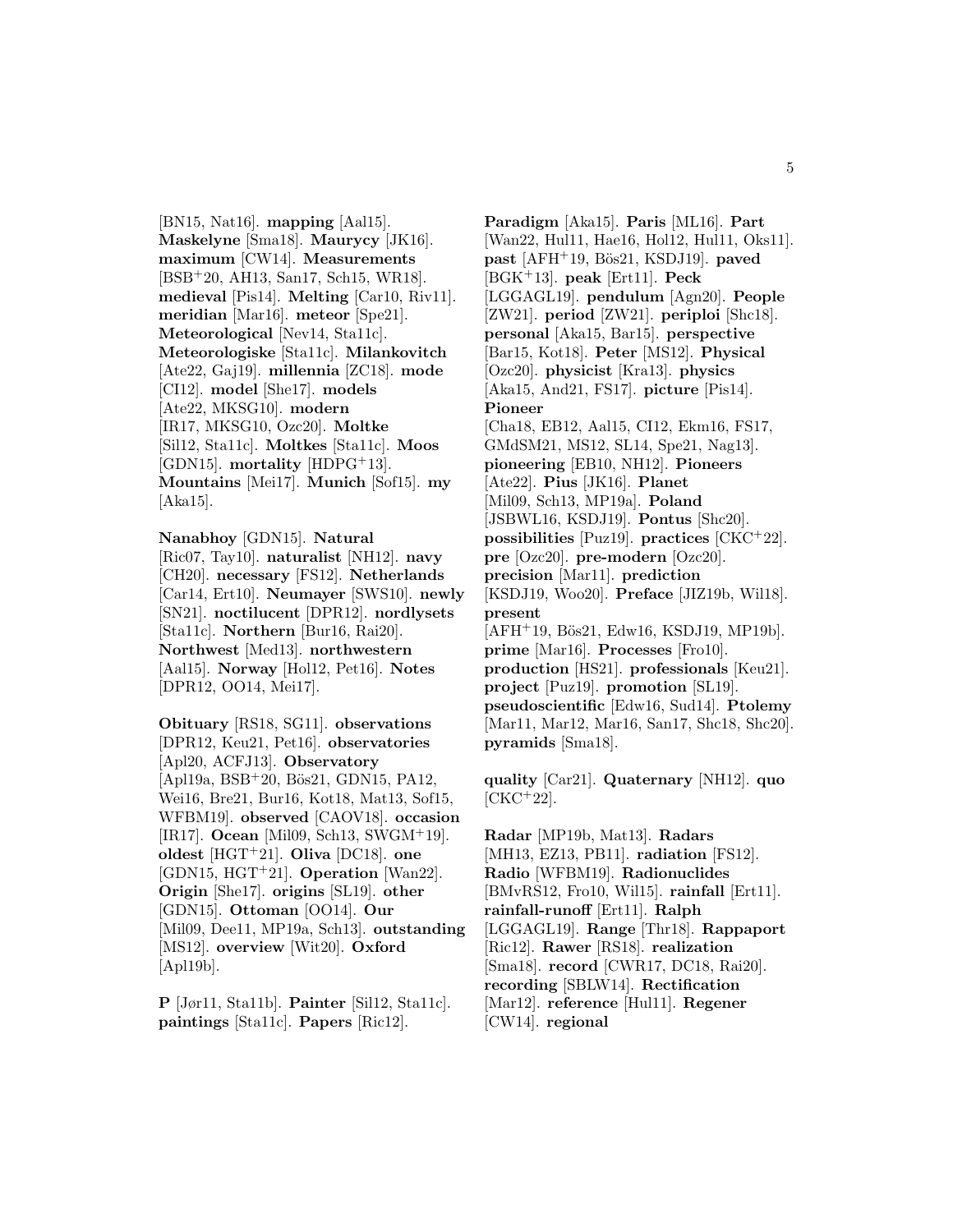[Wil18, Dam18, HWD<sup>+</sup>18]. **regularities** [FGFL12]. **relations** [Ert11]. **Remains** [Car14, Ert10]. **Renaissance** [Vaq17]. **Reply** [Sta11b]. **Republic** [ZW21, HS21]. **research**

[Car21, CI12, Bur16, Har11, JSBWL16, Med13, MS12, Nis10, SL14, SWS10, Spe21]. **results** [RSD<sup>+</sup>13]. **retrospective** [FVZF14]. **Review** [BJB11, Car14, Nag13, Nat16, Ric12, Riv11, Sch13, Sil12, Tay10, Wil15, Apl19a, Apl19b, Bre16, Cha18, Pet16]. **revised** [GT14]. **revisions** [Aal12]. **Rhoda** [Ric12]. **Riccioli** [San17]. **ring** [Bur12]. **rivers** [Ert11]. **Roald** [Dee11]. **Robert** [IR17, CI12]. **Rock** [Cat11]. **Rocket** [Thr18]. **role** [FS12, IZ16, MP19a, ZC18]. **Rouelle** [Ric12]. **Rudzki** [JK16]. **R¨ugen** [Wei16]. **runoff** [Ert11]. **RWC** [HWD<sup>+</sup>18]. **RWC-China** [HWD<sup>+</sup>18].

**SABRE** [NS14]. **Saint** [BGK<sup>+</sup>13]. **San** [SBLW14]. **Santin** [BGK<sup>+</sup>13]. **satisfactory** [Ert11]. **Scatter** [MP19b, BGK<sup>+</sup>13, WFBM19]. **scholar** [SS11]. **School** [JSBWL16]. **Schröder** [SG11]. **Sci** [Jør11, Sta11b]. **Science** [Apl19a, Mil09, BJB11, Bar15, Her10, Jør11, Kri12, Sta11a, Sta11b, Val17, Sch13]. **sciences** [CKC<sup>+</sup>22, MV19, Ozc20, AFH<sup>+</sup>19, ZW21]. **Scientific** [HGT<sup>+</sup>21, Apl18, Car21, Edw16, IZ16, Sud14]. **Scientifique** [Med13]. **Scientist** [Bre16, BJB11, Gla20]. **scientists** [Jac22, Keu21]. **sea** [Rai20]. **Secchi** [PA12]. **seismologist** [Jac22]. **seismology** [Edw16, SL19]. **Selection** [Ric12]. **Service** [Len21, KSDJ19]. **Shadow** [Car10, Riv11]. **shaping** [Bar15]. **Sheeley** [She17]. **short** [Bur12, Mat13]. **Siegfried** [Har11]. **since** [Apl19b, Med13, Sch15]. **sites** [HGT<sup>+</sup>21]. **Sixtieth** [LGS<sup>+</sup>20]. **Skempton** [LGGAGLdA19]. **Skip** [Apl18]. **Slovakia** [HGT<sup>+</sup>21]. **slow** [Edw16]. **small** [Cas19]. **Smolník** [HGT<sup>+</sup>21]. **Society** 

[Car10, Riv11, Jac22, Gla20, Wit20]. Sodankylä [Bös21]. **solar** [Aka15, She17]. **some** [ML16, SN21]. **Sondrestrom** [MH13]. **Sophus** [MS12]. **sources** [Har20]. **South** [Aal15]. **southern** [Kot18]. **Soviet** [LGS<sup>+</sup>20]. **Space** [BMvRS12, Jør11, Sta11b, Wil15, WKC18, Edw16, Har11, Nis10]. **Spain** [DC18, Vaq17, CAOV18]. **spar** [Kri12]. **special** [Apl20, Hul11, JIZ19b]. **spectral** [Sch15]. **sphere** [DA19]. ´ **spheres** [JIZ19b]. **Spiral** [FGFL12]. **St.** [CWR17]. **STARE** [NS14]. **STARE/SABRE** [NS14]. **States** [Aal12]. **statistical** [San17]. **Stauning** [Jør11]. **Stephen** [Apl19b]. **Steponas** [Val17]. **Stoffregen** [SL14]. **Størmer** [Nag13, EB12]. **story** [NS14]. **strain** [Car21]. **stratigraphic** [CKC<sup>+</sup>22]. **structures** [FGFL12]. **Struve** [Puz19]. **Studies** [RTR11, San17, Ric12]. **Study** [Mil09, Sch13]. **Subdivision** [Mei17]. subjected [DA19]. subsequent [BJB11]. **sudden** [SN21]. **Sudiro** [Edw16]. **suggestion** [Sma18]. **Sun** [Dee11]. **sunspots** [HCB<sup>+</sup>10]. **supplementary** [Mei17]. **survey** [EB19, RSD<sup>+</sup>13]. **Svante** [Kra13]. **Swedish** [Hul11]. **system** [BGK<sup>+</sup>13, Wan22]. **Széchenyi** [BSB<sup>+</sup>20].

**tales** [SWGM<sup>+</sup>19]. **teacher** [Gla20]. **technical** [Puz19]. **technique** [WFBM19]. **Tegetmeyer** [FS12]. **Terrestrial** [BMvRS12, Fro10, GT14, Wil15, Aka15]. **text** [GT14, Mei17]. **their** [CKC<sup>+</sup>22]. **Theodor** [NH12]. **theorist** [Kra13]. **Theory** [BMvRS12, GT14, Wil15, Edw16, Sud14]. **thinking** [CKC<sup>+</sup>22]. **threads** [And21]. **Tidal** [CH20, Woo20, WR18]. **Tide** [Woo20, Agn20, CWR17]. **tides** [Agn20]. **Tim** [Apl19b]. **Time** [Agn20, Ric07, Tay10]. **Timers** [Fro10]. **times** [Ozc20]. **Tohoku** [SBLW14]. **tourism** [JSBWL16, JSBWL16]. **Tracers** [Fro10]. **Tradition** [HS21, Pis14]. **traditions** [And21]. **trained** [Keu21].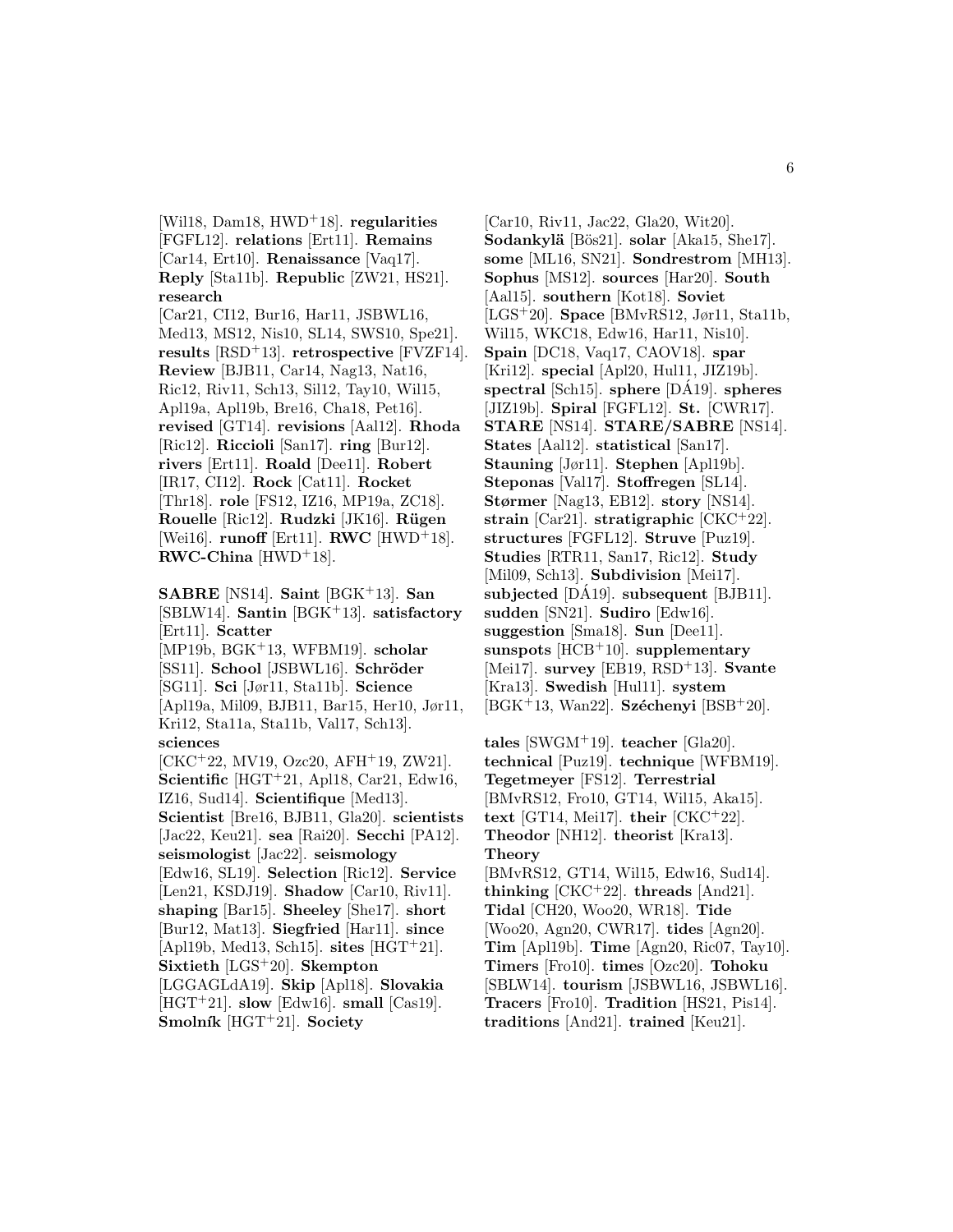#### *REFERENCES* 7

**transition** [Edw16, Sud14, ZC18]. **transitions** [Aka15]. **translation** [GT14, Mei17]. **transtridecadal** [HCB<sup>+</sup>10]. **Traute** [HDPG<sup>+</sup>13]. **triangulation** [Puz19]. **Trieste** [Rai20]. **Tromholt** [MS12]. **Tromsø** [Bur16, RS22]. **twentieth** [GALGGL18, LGGAGL19]. **two** [ZC18].

**Ukraine** [EZ13]. **ultraviolet** [Sch15]. **understanding** [MP19a]. **unifying** [ZC18]. **Union** [JIZ19b, LGS<sup>+</sup>20]. **unions** [IZ16]. **United** [Aal12]. **University** [JSBWL16]. **unmanned** [Har11]. **until** [Dam18].

**vadis** [CKC<sup>+</sup>22]. **variations** [FGFL12]. **Variscan** [Mei17]. **Vaupell** [NH12]. **vibrant** [Cas19]. **Victorian** [Apl19a]. **view** [Aka15, Jac22]. **virtual** [Sma18]. **voyage** [WR18].

**Wang** [She17]. **Warning** [Dam18, HWD<sup>+</sup>18, Wil18]. **was** [CH20]. **way** [BGK<sup>+</sup>13]. **Weather** [Apl19b, HCB<sup>+</sup>10, Nis10]. **western** [Mar16]. **Westley** [LGGAGLdA19]. **whistler** [CI12]. **whistler-mode** [CI12]. **Wilfried** [SG11]. **Willy** [SL14]. **wind** [She17]. **work** [BN15]. **works** [San17]. **world** [Pis14, Ric12].

**Year** [LGS<sup>+</sup>20]. **years** [Hae16, ML16].

**Zafra** [Vaq17]. **Zeppelin** [RSD<sup>+</sup>13]. **zero** [ML16].

# **References**

### **Aplin:2010:IE**

 $[AAE^+10]$  K. Aplin, K. Arora, M. Ertsen, G. A. Good, G. P. Gregori, J. M. Herndon, T. Kikuchi, T. Kutsukake, T. V. Kuznetsova, S. Papamarinopoulos, R. J. Pellinen, P. Richet, K. Schlegel, W. Schröder, and V. Schwach. Introductory editorial. History of Geo- and Space Sciences, 1(1):1-2, ???? 2010. CODEN ???? ISSN 2190- 5010 (print), 2190-5029 (electronic). URL https:// www.hist-geo-space-sci. net/1/1/2010/.

### **Aalto:2012:EJJ**

[Aal12] K. R. Aalto. Edwin James'

and John Hinton's revisions of Maclure's geologic map of the United States. History of Geo- and Space Sciences, 3(1):75–86, ???? 2012. CO-DEN ???? ISSN 2190-5010 (print), 2190-5029 (electronic). URL https://www. hist-geo-space-sci.net/ 3/75/2012/.

### **Aalto:2015:HKP**

[Aal15] K. R. Aalto. Hermann Karsten, pioneer of geologic mapping in northwestern South America. History of Geo- and Space Sciences, 6 (1):57–63, ???? 2015. CO-DEN ???? ISSN 2190-5010 (print), 2190-5029 (electronic). URL https://www. hist-geo-space-sci.net/ 6/57/2015/.

### **Arora:2013:IHG**

[ACFJ13] K. Arora, D. Cole, J. Urrutia Fucugauchi, and M. G. Johnson. Introduction: "History of geophysical institutes and observatories". History of Geo-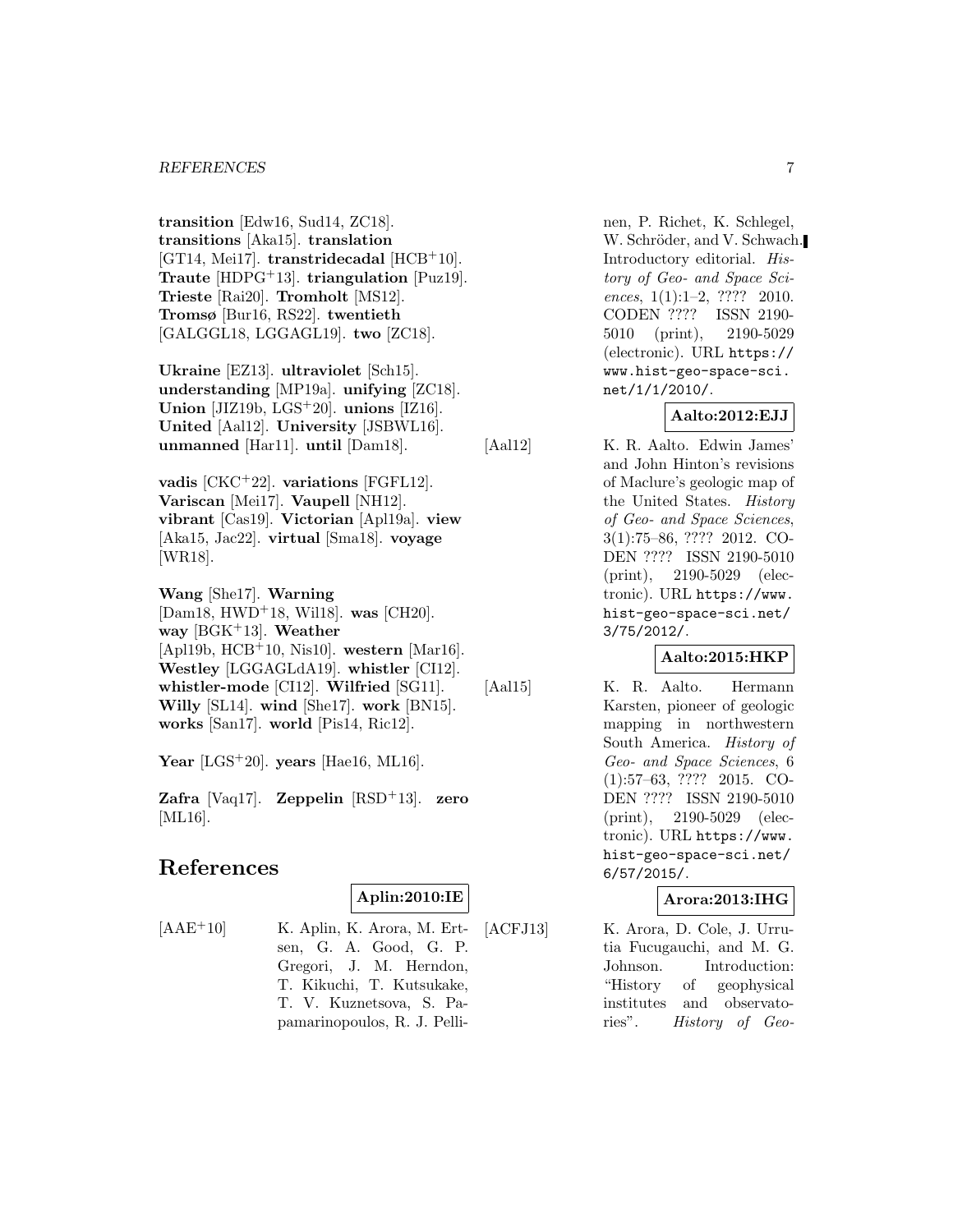and Space Sciences, 4(2): 71, ???? 2013. CODEN ???? ISSN 2190-5010 (print), 2190-5029 (electronic). URL https://www. hist-geo-space-sci.net/ 4/71/2013/hgss-4-71-2013. pdf.

# **Allison:2019:IPP**

[AFH<sup>+</sup>19] Ian Allison, Charles Fierz, Regine Hock, Andrew Mackintosh, Georg Kaser, and Samuel U. Nussbaumer. IACS: past, present, and future of the International Association of Cryospheric Sciences. History of Geoand Space Sciences, 10(1): 97–107, ???? 2019. CO-DEN ???? ISSN 2190-5010 (print), 2190-5029 (electronic). URL https://www. hist-geo-space-sci.net/ 10/97/2019/.

#### **Agnew:2020:TTP**

[Agn20] Duncan C. Agnew. Time and tide: pendulum clocks and gravity tides. History of Geo- and Space Sciences, 11(2):215–224, ???? 2020. CODEN ???? ISSN 2190- 5010 (print), 2190-5029 (electronic). URL https: //hgss.copernicus.org/ articles/11/215/2020/.

#### **Aplin:2013:LKA**

[AH13] K. L. Aplin and R. G. Harrison. Lord Kelvin's atmospheric electricity measurements. History of Geo-

and Space Sciences, 4(2): 83–95, ???? 2013. CO-DEN ???? ISSN 2190-5010 (print), 2190-5029 (electronic). URL https://www. hist-geo-space-sci.net/ 4/83/2013/.

### **Akasofu:2015:PTS**

[Aka15] S.-I. Akasofu. Paradigm transitions in solar–terrestrial physics from 1900: my personal view. History of Geoand Space Sciences, 6(1): 23–43, ???? 2015. CO-DEN ???? ISSN 2190-5010 (print), 2190-5029 (electronic). URL https://www. hist-geo-space-sci.net/ 6/23/2015/.

### **Anduaga:2021:FIP**

[And21] Aitor Anduaga. The formation of ionospheric physics — confluence of traditions and threads of continuity. History of Geo- and Space Sciences, 12(1):57– 75, ???? 2021. CO-DEN ???? ISSN 2190- 5010 (print), 2190-5029 (electronic). URL https: //hgss.copernicus.org/ articles/12/57/2021/.

### **Aplin:2018:AED**

[Apl18] Karen L. Aplin. Atmospheric electricity at Durham: the scientific contributions and legacy of J. A. ("Skip") Chalmers (1904–1967). History of Geo- and Space Sciences, 9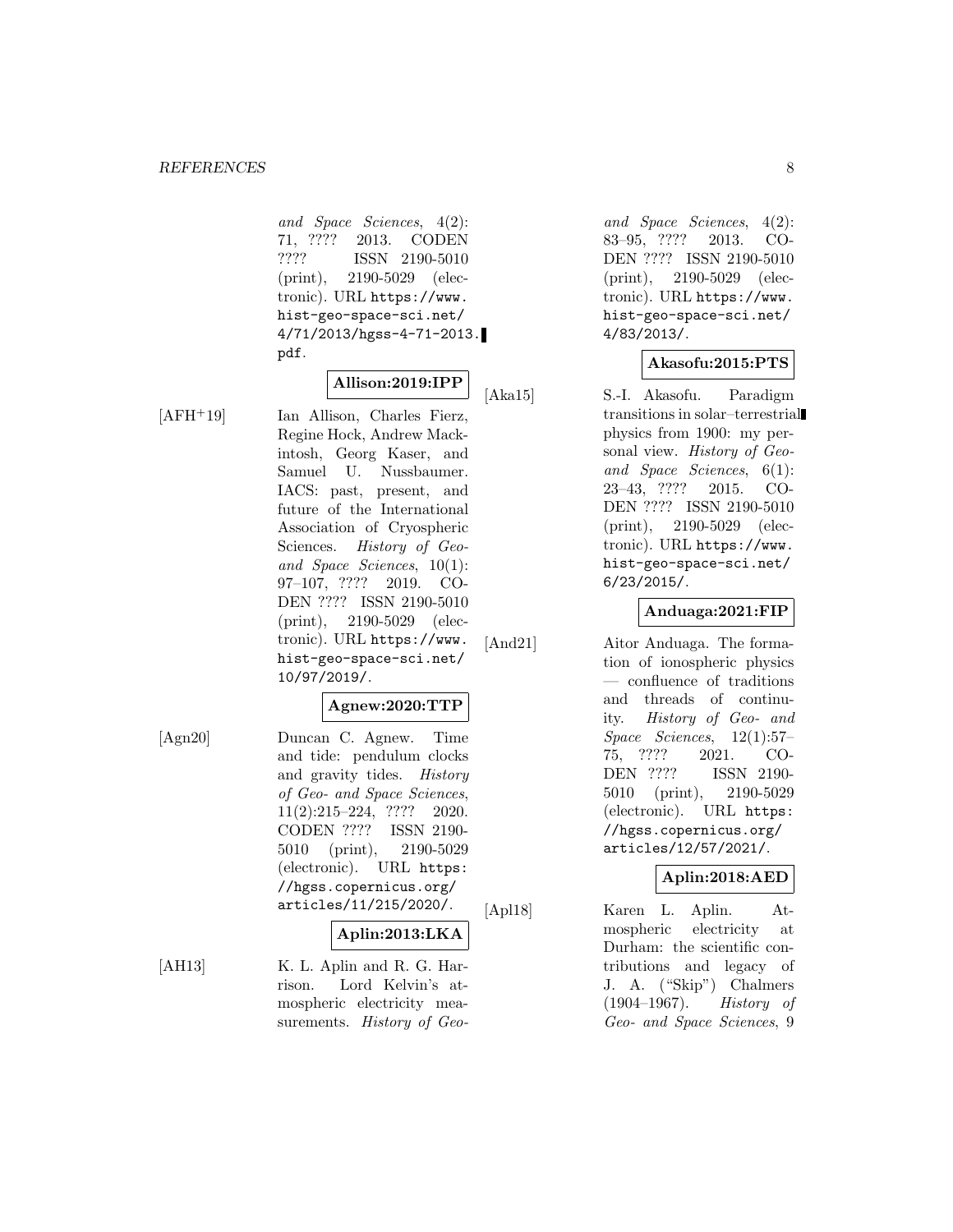(1):25–35, ???? 2018. CO-DEN ???? ISSN 2190-5010 (print), 2190-5029 (electronic). URL https://www. hist-geo-space-sci.net/ 9/25/2018/.

### **Aplin:2019:BRK**

[Apl19a] Karen L. Aplin. Book review: Kew Observatory and the Evolution of Victorian Science 1840–1910. History of Geo- and Space Sciences, 10(1):1–2, ???? 2019. CO-DEN ???? ISSN 2190-5010 (print), 2190-5029 (electronic). URL https://www. hist-geo-space-sci.net/ 10/1/2019/.

### **Aplin:2019:BRO**

[Apl19b] Karen L. Aplin. Book review: Oxford Weather and Climate since 1767 by Stephen Burt and Tim Burt. History of Geo- and Space Sciences, 10(2):267– 268, ???? 2019. CO-DEN ???? ISSN 2190-5010 (print), 2190-5029 (electronic). URL https://www. hist-geo-space-sci.net/ 10/267/2019/.

### **Aplin:2020:ISI**

[Apl20] Karen L. Aplin. Introduction to the special issue "Atmospheric electrical observatories". History of Geoand Space Sciences, 11(2): 137–138, ???? 2020. CO-DEN ???? ISSN 2190- 5010 (print), 2190-5029 (electronic). URL https: //hgss.copernicus.org/ articles/11/137/2020/.

### **Ates:2022:PIA**

[Ate22] M. Efe Ates. Pioneers of the ice age models: a brief history from Agassiz to Milankovitch. History of Geoand Space Sciences, 13(1): 23–37, ???? 2022. CO-DEN ???? ISSN 2190- 5010 (print), 2190-5029 (electronic). URL https: //hgss.copernicus.org/ articles/13/23/2022/.

### **Barry:2015:SCS**

[Bar15] R. G. Barry. The shaping of climate science: half a century in personal perspective. History of Geoand Space Sciences, 6(2): 87–105, ???? 2015. CO-DEN ???? ISSN 2190-5010 (print), 2190-5029 (electronic). URL https://www. hist-geo-space-sci.net/ 6/87/2015/.

#### **Bauer:2013:HSS**

[BGK<sup>+</sup>13] P. Bauer, A. Giraud, W. Kofman, M. Petit, and P. Waldteufel. How the Saint Santin incoherent scatter system paved the way for a French involvement in EISCAT. History of Geo- and Space Sciences, 4(2):97–103, ???? 2013. CO-DEN ???? ISSN 2190-5010 (print), 2190-5029 (electronic). URL https://www.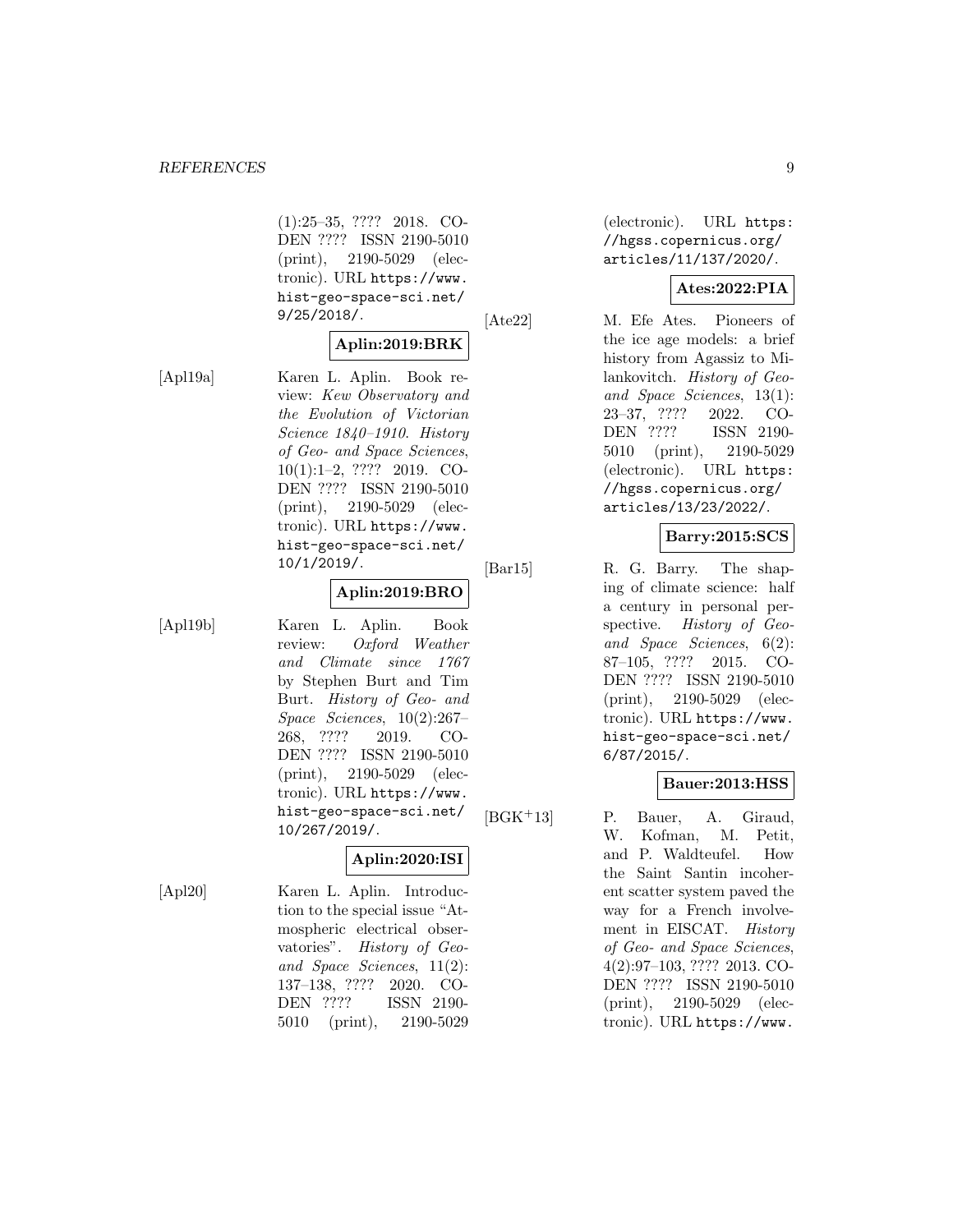hist-geo-space-sci.net/ 4/97/2013/.

### **Barry:2011:RAB**

[BJB11] R. G. Barry, J. Jania, and K. Birkenmajer. Review article: "A. B. Dobrowolski the first cryospheric scientist — and the subsequent development of cryospheric science". History of Geoand Space Sciences, 2(1): 75–79, ???? 2011. CO-DEN ???? ISSN 2190-5010 (print), 2190-5029 (electronic). URL https://www. hist-geo-space-sci.net/ 2/75/2011/.

#### **Beer:2012:CRT**

[BMvRS12] Jürg Beer, K. G. (Kenneth G.) McCracken, and R. von (Rudolf) Steiger. Cosmogenic Radionuclides: Theory and Applications in the Terrestrial and Space Environments. Physics of earth and space environments. Springer-Verlag, Berlin, Germany / Heidelberg, Germany / London, UK / etc., 2012. ISBN 3- 642-14650-3 (hardcover), 3- 642-14651-1 (e-book). ISSN 1610-1677 (print), 1865- 0678 (electronic). xvi + 426 pp. LCCN QC913 .B44 2012.

#### **Brednich:2015:AKM**

life and work of Augustus

[BN15] Rolf Wilhelm Brednich and Sascha Nolden. Augustus  $Koch$  — mapmaker: the Koch (1834–1901): artist, designer, draughtsman and cartographer. Steele Roberts Aotearoa, Wellington, Aotearoa, New Zealand, 2015. ISBN 1- 927242-87-8. 123 pp. LCCN GA1767.7.

### **Bosinger:2021:GOS**

[Bös21] Tilmann Bösinger. The geophysical observatory in Sodankylä, Finland — past and present. History of Geoand Space Sciences, 12(2): 115–130, ???? 2021. CO-DEN ???? ISSN 2190- 5010 (print), 2190-5029 (electronic). URL https: //hgss.copernicus.org/ articles/12/115/2021/.

#### **Brednich:2016:BRJ**

[Bre16] Rolf W. Brednich. Book review: James Hector. Explorer, Scientist, Leader. History of Geo- and Space Sciences, 7(1):65–66, ???? 2016. CODEN ???? ISSN 2190-5010 (print), 2190- 5029 (electronic). URL https://www.hist-geo-spacesci.net/7/65/2016/.

#### **Brekke:2021:LHO**

[Bre21] Asgeir Brekke. The legacy of the Haldde Observatory. History of Geoand Space Sciences, 12(1): 1–9, ???? 2021. CO-DEN ???? ISSN 2190- 5010 (print), 2190-5029 (electronic). URL https: //hgss.copernicus.org/ articles/12/1/2021/.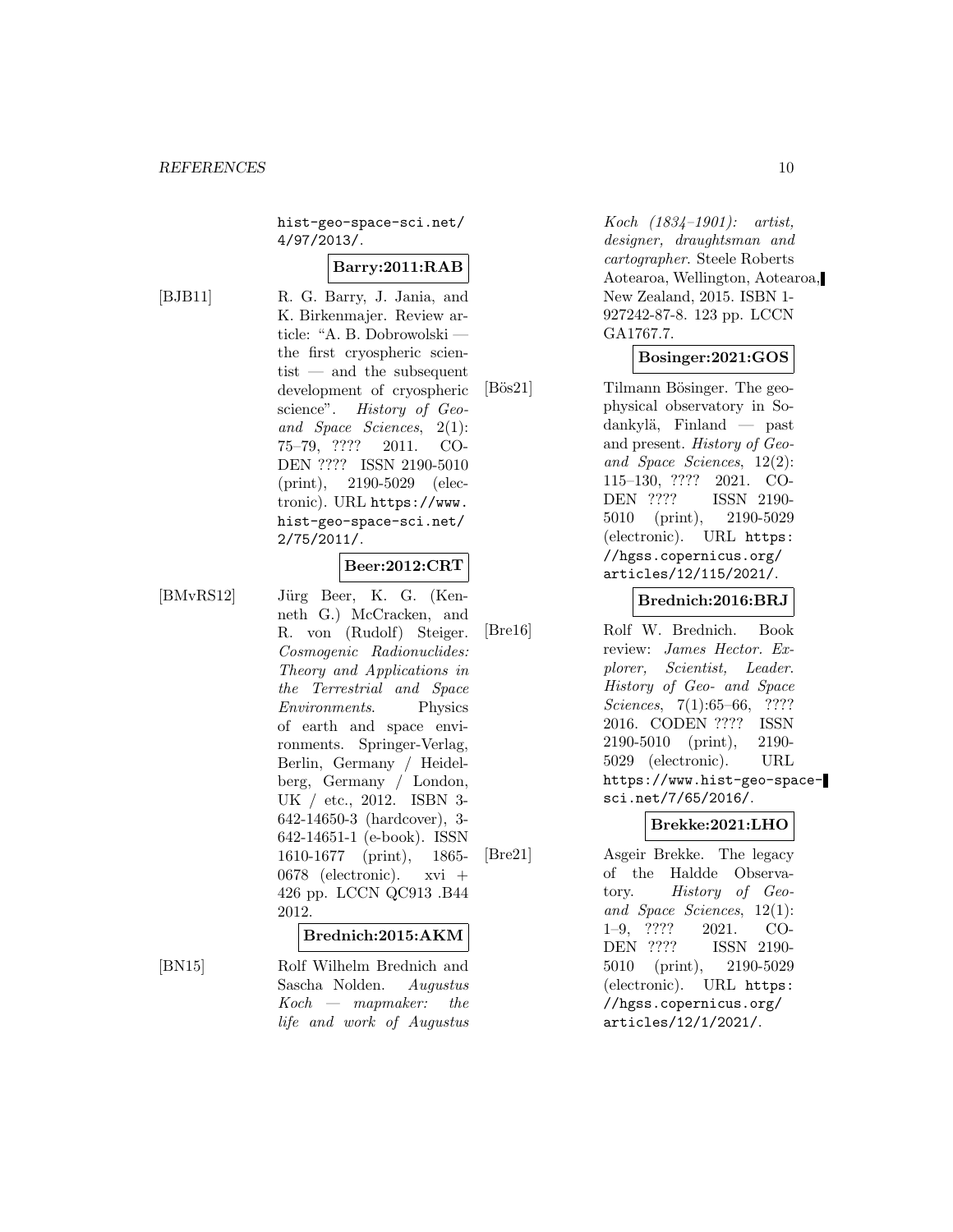$[BSB+20]$  József Bór, Gabriella Sátori, Veronika Barta, Karolina Szabóné-André, Judit Szendrői,<br>Viktor Wesztergom, Tamás, [CAOV18] Viktor Wesztergom, Tamás Bozóki, Attila Buzás, and Dávid Koronczay. Measurements of atmospheric electricity in the Széchenyi István Geophysical Observatory, Hungary. History of Geo- and Space Sciences, 11 (1):53–70, ???? 2020. CO-DEN ???? ISSN 2190-5010 (print), 2190-5029 (electronic). URL https://www. hist-geo-space-sci.net/ 11/53/2020/.

**Bor:2020:MAE**

#### **Egeland:2012:RCS**

[Bur12] A. Egeland W. J. Burke. The ring current: a short biography. History of Geoand Space Sciences, 3(2): 131–142, ???? 2012. CO-DEN ???? ISSN 2190-5010 (print), 2190-5029 (electronic). URL https://www. hist-geo-space-sci.net/ 3/131/2012/.

### **Egeland:2016:ART**

[Bur16] Alv Egeland William J. Burke. Auroral research at the Tromsø Northern Lights Observatory: the Harang directorship, 1928– 1946. History of Geoand Space Sciences, 7(1): 53–61, ???? 2016. CO-DEN ???? ISSN 2190-5010 (print), 2190-5029 (electronic). URL https://www.

hist-geo-space-sci.net/ 7/53/2016/.

### **Carrasco:2018:GAJ**

Víctor M. S. Carrasco, Enric Aragonès, Jorge Ordaz, and José M. Vaquero. The Great Aurora of January 1770 observed in Spain. History of Geo- and Space Sciences, 9(2):133–139, October 2018. ISSN 2190-5010 (print), 2190-5029 (electronic).

### **Carey:2010:SMG**

[Car10] Mark (Mark P.) Carey. In the Shadow of Melting Glaciers: Climate Change and Andean Society. Oxford University Press, Walton Street, Oxford OX2 6DP, UK, 2010. ISBN 0-19- 539606-5 (hardcover), 0-19- 539607-3 (paperback). vii  $+$ 273 pp. LCCN QC988.P4 C37 2010. URL http:/ /www.h-net.org/reviews/ showrev.php?id=32303.

#### **Carey:2014:BRL**

[Car14] M. Carey. Book review: Locales of Happiness: Colonial Irrigation in the Netherlands East Indies and its Remains, 1830–1980. History of Geo- and Space Sciences, 5(1):73–74, ???? 2014. CO-DEN ???? ISSN 2190-5010 (print), 2190-5029 (electronic). URL https://www. hist-geo-space-sci.net/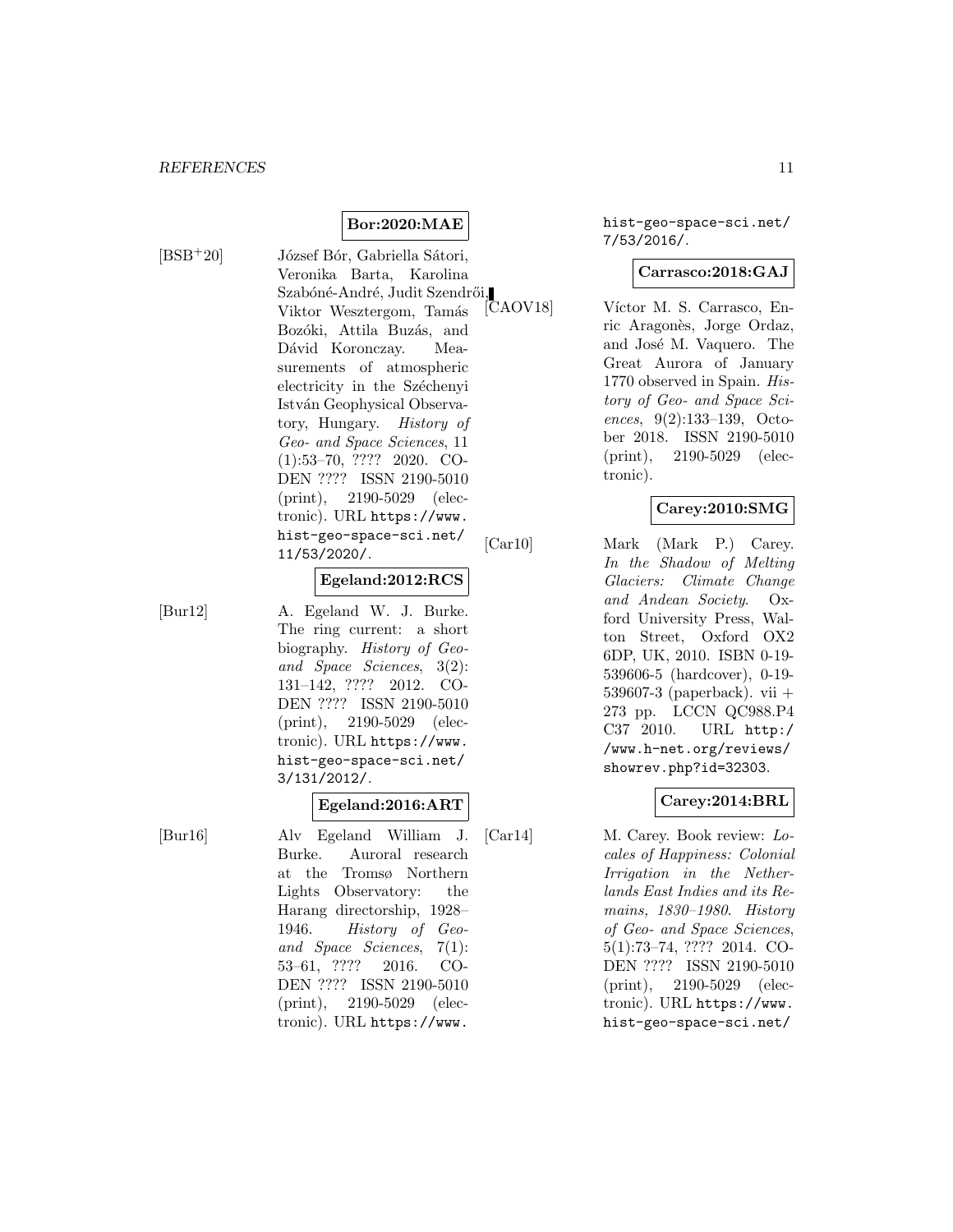5/73/2014/hgss-5-73-2014. pdf.

#### **Carbonell:2021:HSQ**

[Car21] Pablo J. Torres Carbonell. On the high scientific quality of early research on strain and deformation fabrics  $(1835-1908)$ . *History* of Geo- and Space Sciences, 12(2):197–216, ???? 2021. CODEN ???? ISSN 2190- 5010 (print), 2190-5029 (electronic). URL https: //hgss.copernicus.org/ articles/12/197/2021/.

#### **Cas:2019:ISB**

[Cas19] Raymond A. F. Cas. IAV-CEI: from small beginnings to a vibrant international association. History of Geoand Space Sciences, 10(1): 181–191, ???? 2019. CO-DEN ???? ISSN 2190-5010 (print), 2190-5029 (electronic). URL https://www. hist-geo-space-sci.net/ 10/181/2019/.

### **Cathcart:2011:ARB**

[Cat11] R. B. Cathcart. Anthropic rock: a brief history. History of Geo- and Space Sciences, 2(1):57–74, ???? 2011. CO-DEN ???? ISSN 2190-5010 (print), 2190-5029 (electronic). URL https://www. hist-geo-space-sci.net/ 2/57/2011/.

#### **Carlsson-Hyslop:2020:HLT**

[CH20] Anna Carlsson-Hyslop. How the Liverpool Tidal Institute was established: industry, navy and academia. History of Geo- and Space Sciences, 11(2):139–156, ???? 2020. CODEN ???? ISSN 2190- 5010 (print), 2190-5029 (electronic). URL https: //hgss.copernicus.org/ articles/11/139/2020/.

#### **Chapman:2018:BRM**

[Cha18] David S. Chapman. Book review: The Man behind Degree Celsius: A Pioneer in Investigating the Earth and its Changes. History of Geoand Space Sciences, 9(1): 39–40, ???? 2018. CO-DEN ???? ISSN 2190-5010 (print), 2190-5029 (electronic). URL https://www. hist-geo-space-sci.net/ 9/39/2018/.

#### **Carpenter:2012:RHP**

[CI12] D. L. Carpenter and U. S. Inan. Robert Helliwell, pioneer of whistler-mode research. *History of Geo*and Space Sciences, 3(1): 73–74, ???? 2012. CO-DEN ???? ISSN 2190-5010 (print), 2190-5029 (electronic). URL https://www. hist-geo-space-sci.net/ 3/73/2012/.

### **CarnierFragoso:2022:CES**

[CKC<sup>+</sup>22] Daniel Galv˜ao Carnier Fragoso, Matheus Kuchenbecker, Antonio Jorge Campos Magalh˜aes, Claiton Marlon Dos Santos Scherer, Guilherme Pederneiras Raja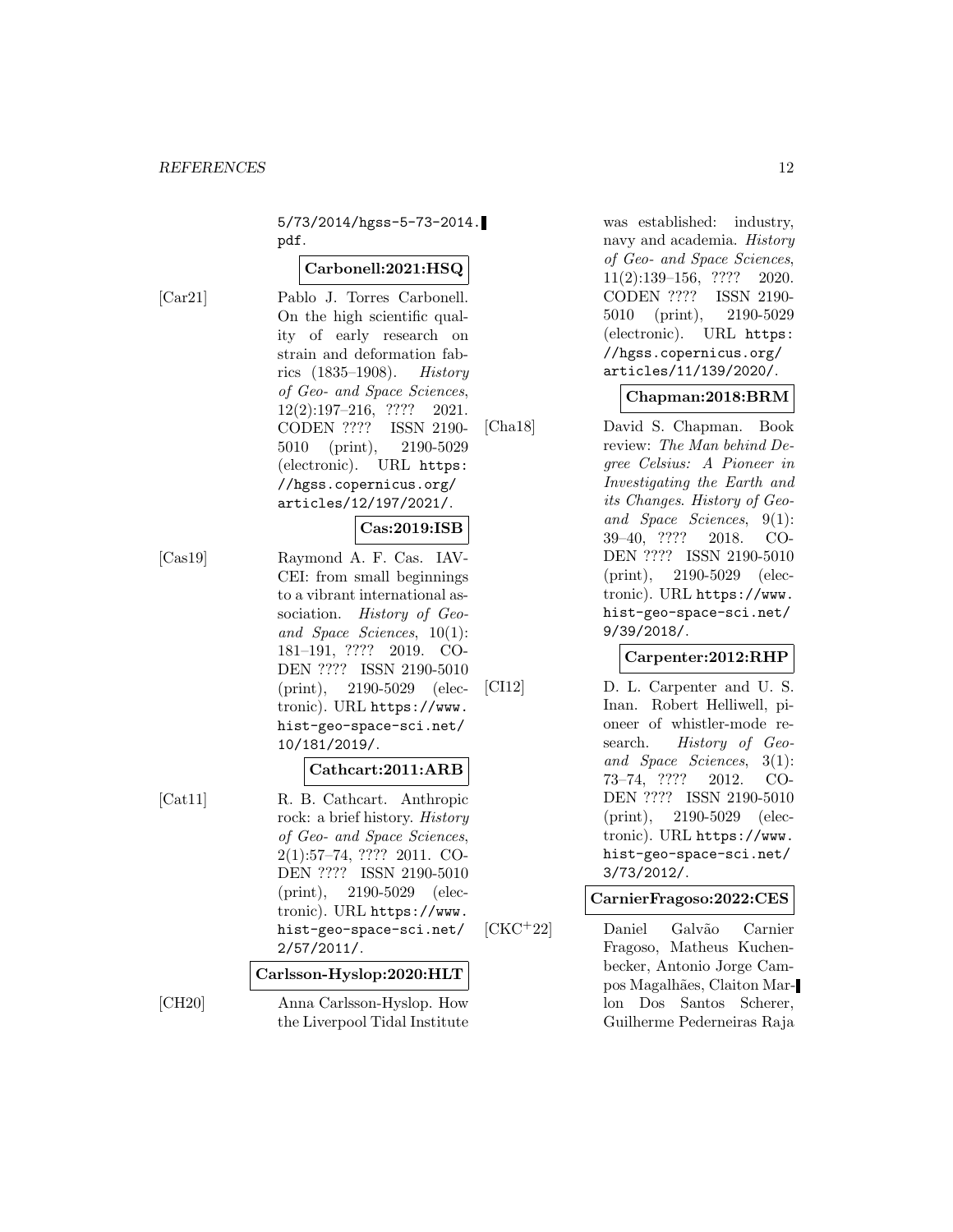Gabaglia, and André Strasser. Cyclicity in Earth sciences, quo vadis? Essay on cycle concepts in geological thinking and their historical influence on stratigraphic practices. History of Geoand Space Sciences, 13(1): 39–69, ???? 2022. CO-DEN ???? ISSN 2190- 5010 (print), 2190-5029 (electronic). URL https: //hgss.copernicus.org/ articles/13/39/2022/.

#### **Carlson:2014:ERI**

[CW14] P. Carlson and A. A. Watson. Erich Regener and the ionisation maximum of the atmosphere. History of Geoand Space Sciences, 5(2): 175–182, ???? 2014. CO-DEN ???? ISSN 2190-5010 (print), 2190-5029 (electronic). URL https://www. hist-geo-space-sci.net/ 5/175/2014/.

#### **Cartwright:2017:MJT**

[CWR17] David E. Cartwright, Philip L. Woodworth, and Richard D. Ray. Manuel Johnson's tide record at St. Helena. History of Geo- and Space Sciences, 8(1):9–19, ???? 2017. CO-DEN ???? ISSN 2190-5010 (print), 2190-5029 (electronic). URL https://www. hist-geo-space-sci.net/ 8/9/2017/. **Drewes:2019:IAG**

 $[D\AA19]$  Hermann Drewes and József Ádám. The International

Association of Geodesy: from an ideal sphere to an irregular body subjected to global change. History of Geo- and Space Sciences, 10 (1):151–161, ???? 2019. CO-DEN ???? ISSN 2190-5010 (print), 2190-5029 (electronic). URL https://www. hist-geo-space-sci.net/ 10/151/2019/.

### **Damboldt:2018:RWC**

[Dam18] Thomas Damboldt. The Regional Warning Center Darmstadt (from the 1960s until 1993). History of Geoand Space Sciences, 9(1): 49–51, ???? 2018. CO-DEN ???? ISSN 2190-5010 (print), 2190-5029 (electronic). URL https://www. hist-geo-space-sci.net/ 9/49/2018/.

### **Dominguez-Castro:2018:ERB**

[DC18] Fernando Dom'ınguez-Castro. An early record of ball lightning: Oliva (Spain), 1619. History of Geoand Space Sciences, 9(1): 79–83, ???? 2018. CO-DEN ???? ISSN 2190-5010 (print), 2190-5029 (electronic). URL https://www. hist-geo-space-sci.net/ 9/79/2018/.

### **Egeland:2011:RAC**

[Dee11] A. Egeland C. S. Deehr. Roald Amundsen's contributions to our knowledge of the magnetic fields of the Earth and the Sun. History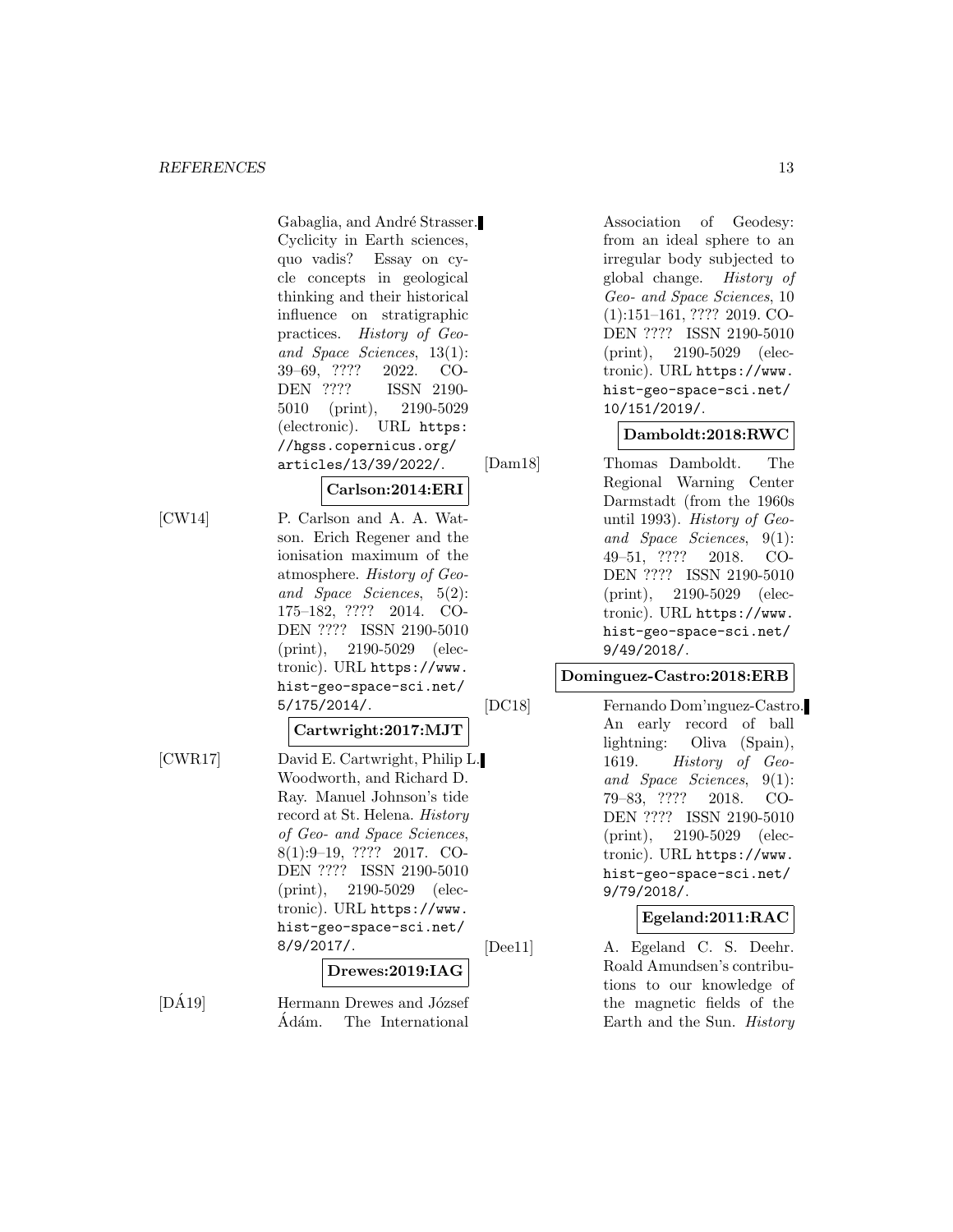of Geo- and Space Sciences, 2(2):99–112, ???? 2011. CO-DEN ???? ISSN 2190-5010 (print), 2190-5029 (electronic). URL https://www. hist-geo-space-sci.net/ 2/99/2011/.

### **Dalin:2012:NHA**

[DPR12] P. Dalin, N. Pertsev, and V. Romejko. Notes on historical aspects on the earliest known observations of noctilucent clouds. History of Geo- and Space Sciences, 3(1):87–97, ???? 2012. CO-DEN ???? ISSN 2190-5010 (print), 2190-5029 (electronic). URL https://www. hist-geo-space-sci.net/ 3/87/2012/.

#### **Egeland:2010:KBP**

[EB10] A. Egeland and W. J. Burke. Kristian Birkeland's pioneering investigations of geomagnetic disturbances. History of Geoand Space Sciences, 1(1): 13–24, ???? 2010. CO-DEN ???? ISSN 2190-5010 (print), 2190-5029 (electronic). URL https://www. hist-geo-space-sci.net/ 1/13/2010/.

#### **Egeland:2012:CSA**

[EB12] Alv Egeland and William J. Burke. Carl Størmer: Auroral Pioneer, volume 393 of Astrophysics and Space Science Library. Springer-Verlag, Berlin, Germany /

Heidelberg, Germany / London, UK / etc., 2012. ISBN 3-642-31456-2 (hardcover), 3-642-31457-0 (ebook). viii  $+$  195  $+$ 131 pp. LCCN QC971 .E34 2013. URL http:// link.springer.com/book/ 10.1007/978-3-642-31457- 5; http://public.eblib. com/choice/publicfullrecord. aspx?p=1030573; http: //site.ebrary.com/id/10617872.

### **Egeland:2019:AHE**

[EB19] Alv Egeland and William J. Burke. Auroral hydrogen emissions: a historic survey. History of Geo- and Space Sciences, 10(1):201– 213, ???? 2019. CO-DEN ???? ISSN 2190-5010 (print), 2190-5029 (electronic). URL https://www. hist-geo-space-sci.net/ 10/201/2019/.

### **Edwards:2016:ISG**

[Edw16] Matthew R. Edwards. Indications from space geodesy, gravimetry and seismology for slow Earth expansion at present — comment on "The Earth expansion theory and its transition from scientific hypothesis to pseudoscientific belief" by Sudiro (2014). History of Geoand Space Sciences, 7(2): 125–133, ???? 2016. CO-DEN ???? ISSN 2190-5010 (print), 2190-5029 (electronic). URL https://www.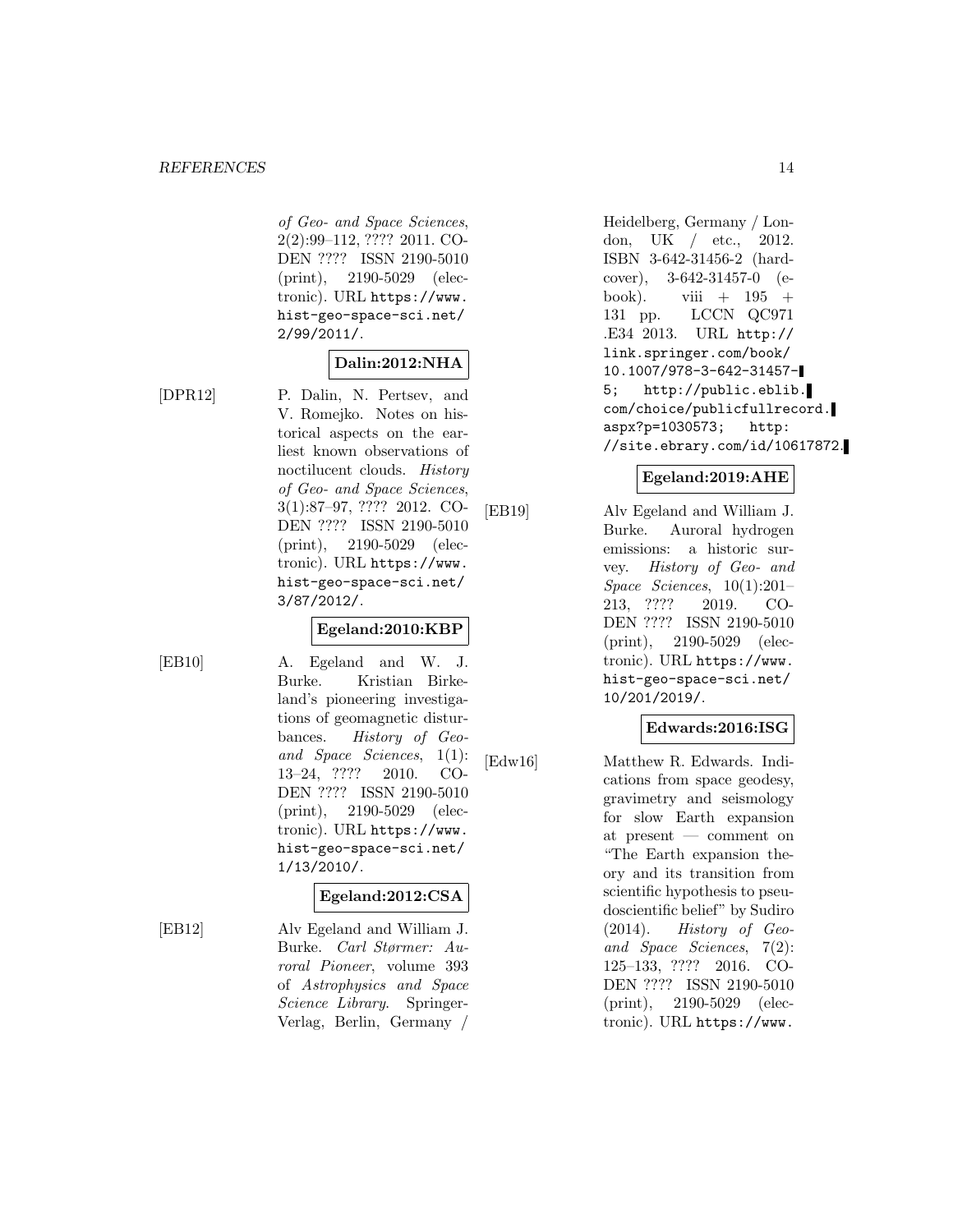hist-geo-space-sci.net/ 7/125/2016/. See [Sud14].

### **Ekman:2016:MBD**

[Ekm16] Martin Ekman. The man behind "Degrees Celsius": a pioneer in investigating the Earth and its changes. Summer Institute for Historical Geophysics, Godby, Aland Islands, Finland, 2016. ISBN 952-93-7732-0. 159 pp. LCCN ????

### **Ertsen:2010:LHC**

[Ert10] Maurits W. Ertsen. Locales of Happiness Colonial Irrigation in the Netherlands East Indies and Its Remains, 1830–1980. VSSD, Delft, The Netherlands, 2010. ISBN 90-6562-241-1.  $ix + 238$  pp. LCCN ????

### **Ertsen:2011:CSA**

[Ert11] M. W. Ertsen. "A not completely satisfactory attempt" — peak discharges and rainfall-runoff relations for Javanese rivers between 1880 and 1940. History of Geo- and Space Sciences, 2 (1):39–55, ???? 2011. CO-DEN ???? ISSN 2190-5010 (print), 2190-5029 (electronic). URL https://www. hist-geo-space-sci.net/ 2/39/2011/.

#### **Emelyanov:2013:HDR**

[EZ13] L. Ya. Emelyanov and T. G. Zhivolup. History of the development of IS radars

and founding of the Institute of Ionosphere in Ukraine. History of Geoand Space Sciences, 4(1): 7–17, ???? 2013. CO-DEN ???? ISSN 2190-5010 (print), 2190-5029 (electronic). URL https://www. hist-geo-space-sci.net/ 4/7/2013/.

### **Feldstein:2012:SSR**

[FGFL12] Y. I. Feldstein, L. I. Gromova, M. Förster, and A. E. Levitin. Spiral structures and regularities in magnetic field variations and auroras. History of Geoand Space Sciences, 3(1): 1–31, ???? 2012. CO-DEN ???? ISSN 2190-5010 (print), 2190-5029 (electronic). URL https://www. hist-geo-space-sci.net/ 3/1/2012/.

### **Froehlich:2010:ERH**

[Fro10] Klaus F. O. Froehlich, editor. Environmental Radionuclides: Tracers and Timers of Terrestrial Processes, volume 16 of Radioactivity in the environment. Elsevier, Amsterdam, The Netherlands, 2010. ISBN 0-08- 043873-3 (hardcover), 0-08- 091329-6 (e-book). ISSN 1569-4860. xiii + 438 pp. LCCN QC795.8.R3 E58 2010; TK9400 .A63 2008. URL http:// www.sciencedirect.com/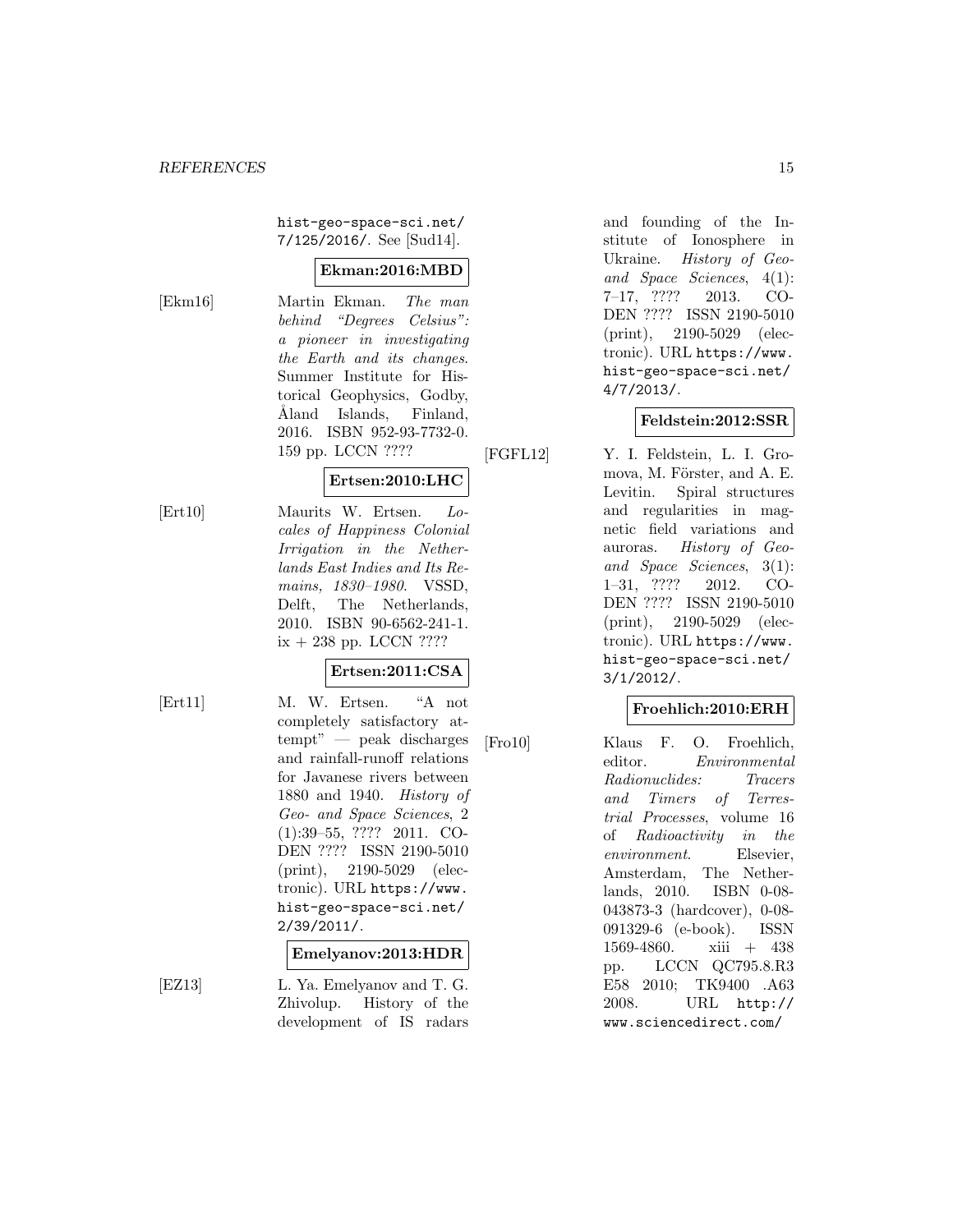science/bookseries/15694860/ 16.

### **Fricke:2012:ADC**

[FS12] R. G. A. Fricke and K. Schlegel. 100th anniversary of the discovery of cosmic radiation: the role of Günther and Tegetmeyer in the development of the necessary instrumentation. History of Geoand Space Sciences, 3(2): 151–158, ???? 2012. CO-DEN ???? ISSN 2190-5010 (print), 2190-5029 (electronic). URL https://www. hist-geo-space-sci.net/ 3/151/2012/.

**Fricke:2017:JEH**

[FS17] Rudolf G. A. Fricke and Kristian Schlegel. Julius Elster and Hans Geitel dioscuri of physics and pioneer investigators in atmospheric electricity. History of Geo- and Space Sciences, 8(1):1–7, ???? 2017. CO-DEN ???? ISSN 2190-5010 (print), 2190-5029 (electronic). URL https://www. hist-geo-space-sci.net/ 8/1/2017/.

### **Feldstein:2014:IAL**

[FVZF14] Y. I. Feldstein, V. G. Vorobjev, V. L. Zverev, and M. Förster. Investigations of the auroral luminosity distribution and the dynamics of discrete auroral forms in a historical retrospective. History of Geo-

and Space Sciences, 5(1): 81–134, ???? 2014. CO-DEN ???? ISSN 2190-5010 (print), 2190-5029 (electronic). URL https://www. hist-geo-space-sci.net/ 5/81/2014/.

### **Gajic:2019:CCM**

[Gaj19] Nenad Gajic. The curious case of the Milankovitch calendar. History of Geoand Space Sciences, 10(2): 235–243, ???? 2019. CO-DEN ???? ISSN 2190-5010 (print), 2190-5029 (electronic). URL https://www. hist-geo-space-sci.net/ 10/235/2019/.

#### **Galindo-Aires:2018:CKE**

[GALGGL18] Rubén Galindo-Aires, Antonio Lara-Galera, and Gonzalo Guillán-Llorente. Contribution to the knowledge of early geotechnics during the twentieth century: Arthur Casagrande. History of Geo- and Space Sciences, 9(2):107–123, ???? 2018. CODEN ???? ISSN 2190- 5010 (print), 2190-5029 (electronic). URL https:// www.hist-geo-space-sci. net/9/107/2018/.

### **Gawali:2015:CAM**

[GDN15] P. B. Gawali, M. G. Doiphode, and R. N. Nimje. Colaba–Alibag magnetic observatory and Nanabhoy Moos: the influence of one over the other. History of Geo- and Space Sciences, 6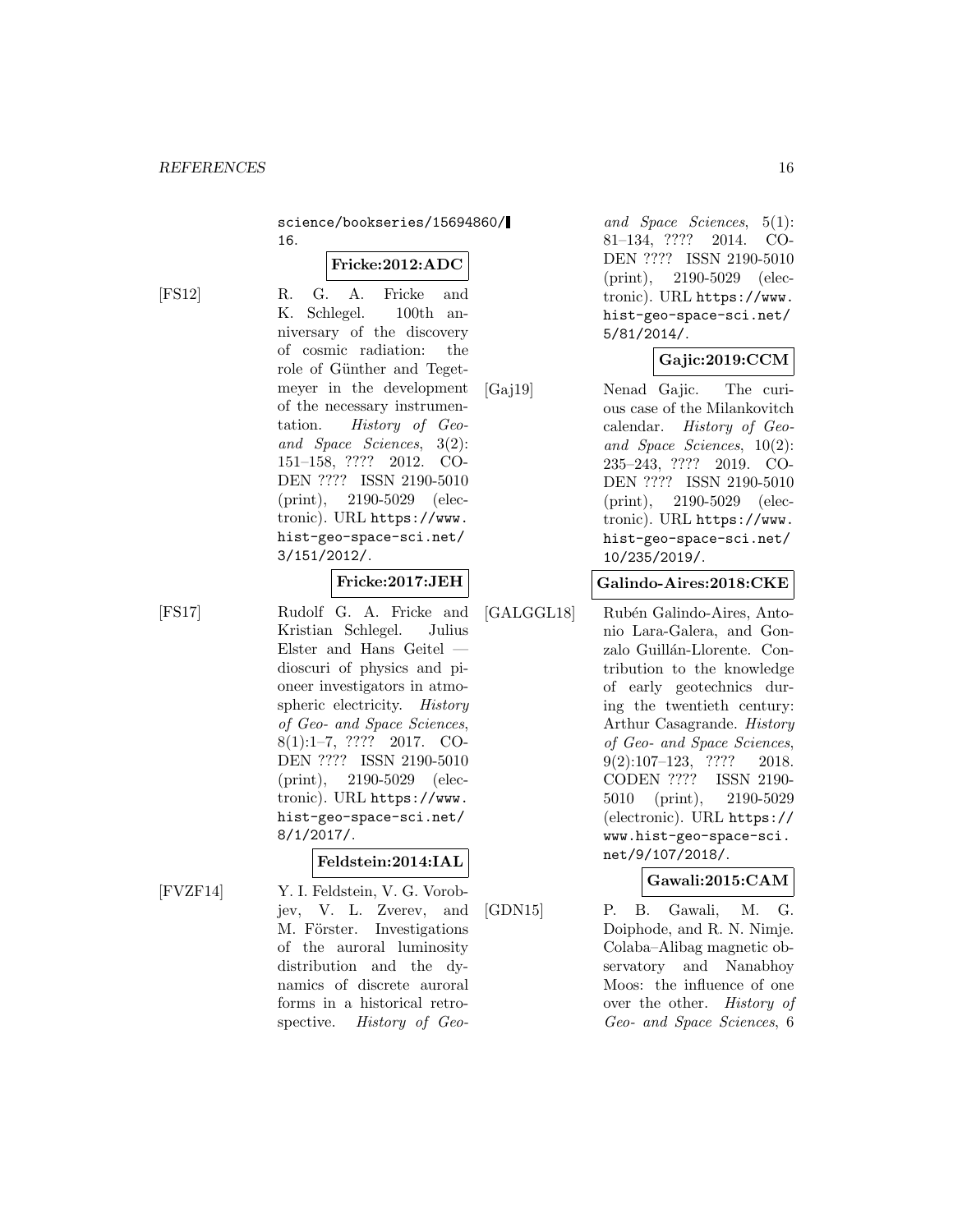(2):107–131, ???? 2015. CO-DEN ???? ISSN 2190-5010 (print), 2190-5029 (electronic). URL https://www. hist-geo-space-sci.net/ 6/107/2015/.

### **Glassmeier:2020:KFA**

[Gla20] Karl-Heinz Glassmeier. Karl Friedrich Almstedt — scientist, teacher, and co-founder of the German Geophysical Society. History of Geoand Space Sciences, 11(1): 71–80, ???? 2020. CO-DEN ???? ISSN 2190-5010 (print), 2190-5029 (electronic). URL https://www. hist-geo-space-sci.net/ 11/71/2020/.

#### **Gois-Marques:2021:BGH**

[GMdSM21] Carlos A. Góis-Marques, Miguel Menezes de Sequeira, , and José Madeira. The bicentenary of Georg Hartung, a German pioneer geologist, explorer, and illustrator. History of Geoand Space Sciences, 12(2): 217–223, ???? 2021. CO-DEN ???? ISSN 2190- 5010 (print), 2190-5029 (electronic). URL https: //hgss.copernicus.org/ articles/12/217/2021/.

#### **Glassmeier:2014:CFG**

[GT14] K.-H. Glassmeier and B. T. Tsurutani. Carl Friedrich Gauss — general theory of terrestrial magnetism — a revised translation of the German text. History of Geo- and Space Sciences, 5 (1):11–62, ???? 2014. CO-DEN ???? ISSN 2190-5010 (print), 2190-5029 (electronic). URL https://www. hist-geo-space-sci.net/ 5/11/2014/.

### **Haerendel:2016:HEP**

[Hae16] Gerhard Haerendel. History of EISCAT — Part 4: On the German contribution to the early years of EISCAT. History of Geoand Space Sciences, 7(2): 67–72, ???? 2016. CO-DEN ???? ISSN 2190-5010 (print), 2190-5029 (electronic). URL https://www. hist-geo-space-sci.net/ 7/67/2016/.

#### **Haig:1983:JHE**

[Hai83] Bruce Haig. James Hector explorer. Following historic trails. Alberta Historical Resources Foundation, Calgary, Alberta, Canada, 1983. ISBN 0-920490-35-2 (paperback). 51 pp. LCCN F1060.8.

#### **Hartmann:2011:BUM**

[Har11] G. K. Hartmann. "Between unmanned and manned space research": Dr. Siegfried J. Bauer for his 80th birthday. History of Geo- and Space Sciences, 2(1):81– 82, ???? 2011. CODEN<br>???? ISSN 2190-5010 ISSN 2190-5010 (print), 2190-5029 (electronic). URL https://www.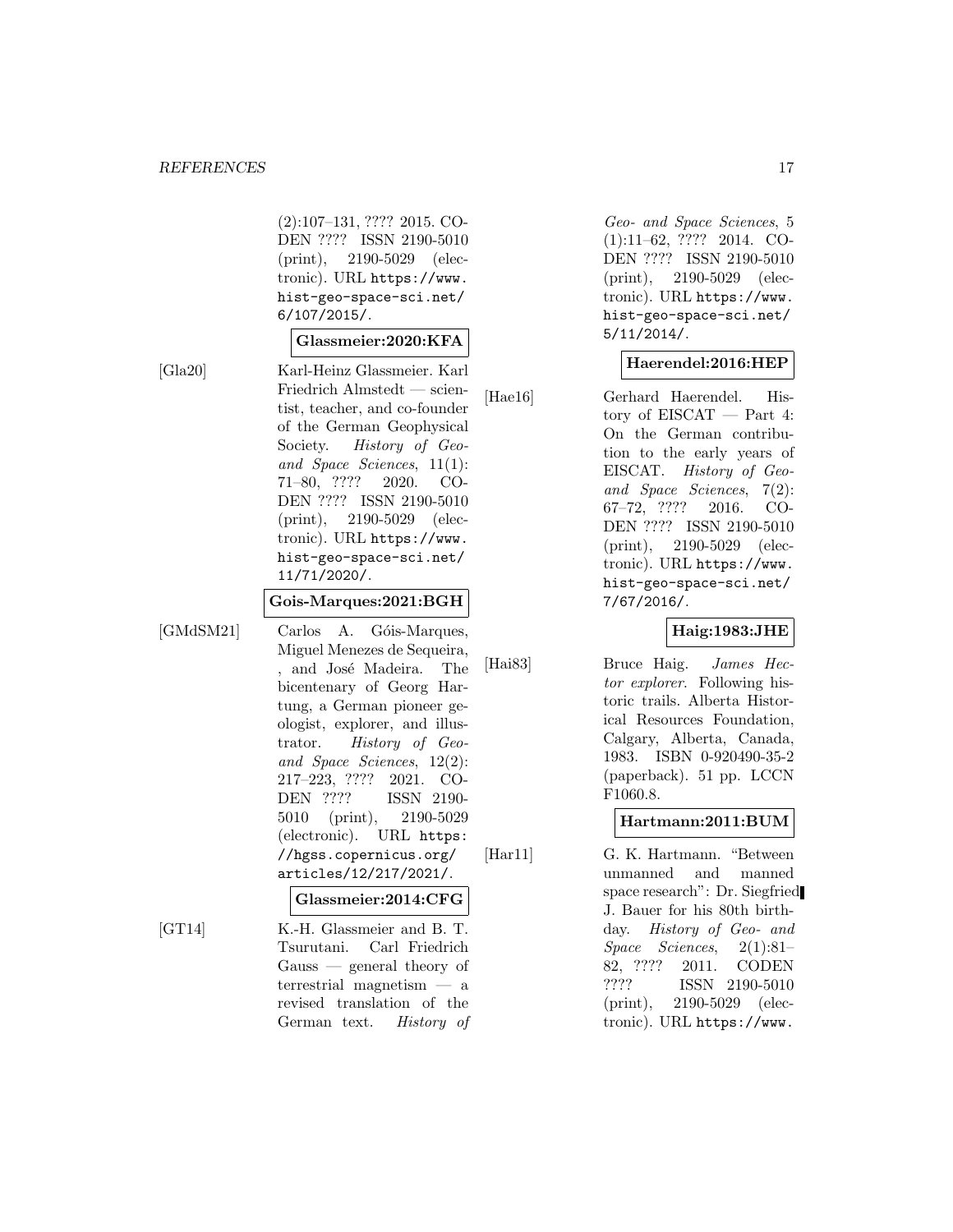hist-geo-space-sci.net/ 2/81/2011/.

#### **Harrison:2020:BCC**

[Har20] R. Giles Harrison. Behind the curve: a comparison of historical sources for the Carnegie curve of the global atmospheric electric circuit. History of Geoand Space Sciences, 11(2): 207–213, ???? 2020. CO-DEN ???? ISSN 2190- 5010 (print), 2190-5029 (electronic). URL https: //hgss.copernicus.org/ articles/11/207/2020/.

#### **Halberg:2010:EGT**

 $[HCB<sup>+</sup>10]$  F. Halberg, G. Cornélissen, K.-H. Bernhardt, M. Sampson, O. Schwartzkopff, and D. Sonntag. Egeson's (George's) transtridecadal weather cycling and sunspots. History of Geo- and Space Sciences, 1(2):49–61, ???? 2010. CODEN ???? ISSN 2190-5010 (print), 2190- 5029 (electronic). URL https://www.hist-geo-spacesci.net/1/49/2010/.

### **Halberg:2013:DCH**

 $[HDPG<sup>+</sup>13]$  F. Halberg, N. Düll-Pfaff, L. Gumarova, T. A. Zenchenko, O. Schwartzkopff, E. M. Freytag, J. Freytag, and G. Cornelissen. 27-day cycles in human mortality: Traute and Bernhard Düll. History of Geoand Space Sciences, 4(1):

47–59, ???? 2013. CO-DEN ???? ISSN 2190-5010 (print), 2190-5029 (electronic). URL https://www. hist-geo-space-sci.net/ 4/47/2013/.

### **Herndon:2010:ISH**

[Her10] J. M. Herndon. Inseparability of science history and discovery. History of Geoand Space Sciences, 1(1): 25–41, ???? 2010. CO-DEN ???? ISSN 2190-5010 (print), 2190-5029 (electronic). URL https://www. hist-geo-space-sci.net/ 1/25/2010/.

### **Hroncek:2021:SJO**

[HGT<sup>+</sup>21] Pavel Hroncek, Bohuslava Gregorová, Dana Tometzová, , and Milos Jesenský. Scientific journeys to one of the oldest copper cementation sites in Central Europe  $(Smolník, Slovakia).$  History of Geo- and Space Sciences, 12(2):179–196, ???? 2021. CODEN ???? ISSN 2190- 5010 (print), 2190-5029 (electronic). URL https: //hgss.copernicus.org/ articles/12/179/2021/.

### **Holt:2012:HEP**

[Hol12] O. Holt. History of EIS- $CAT - Part 3: The early$ history of EISCAT in Norway. History of Geo- and Space Sciences, 3(1):47– 52, ???? 2012. CODEN ???? ISSN 2190-5010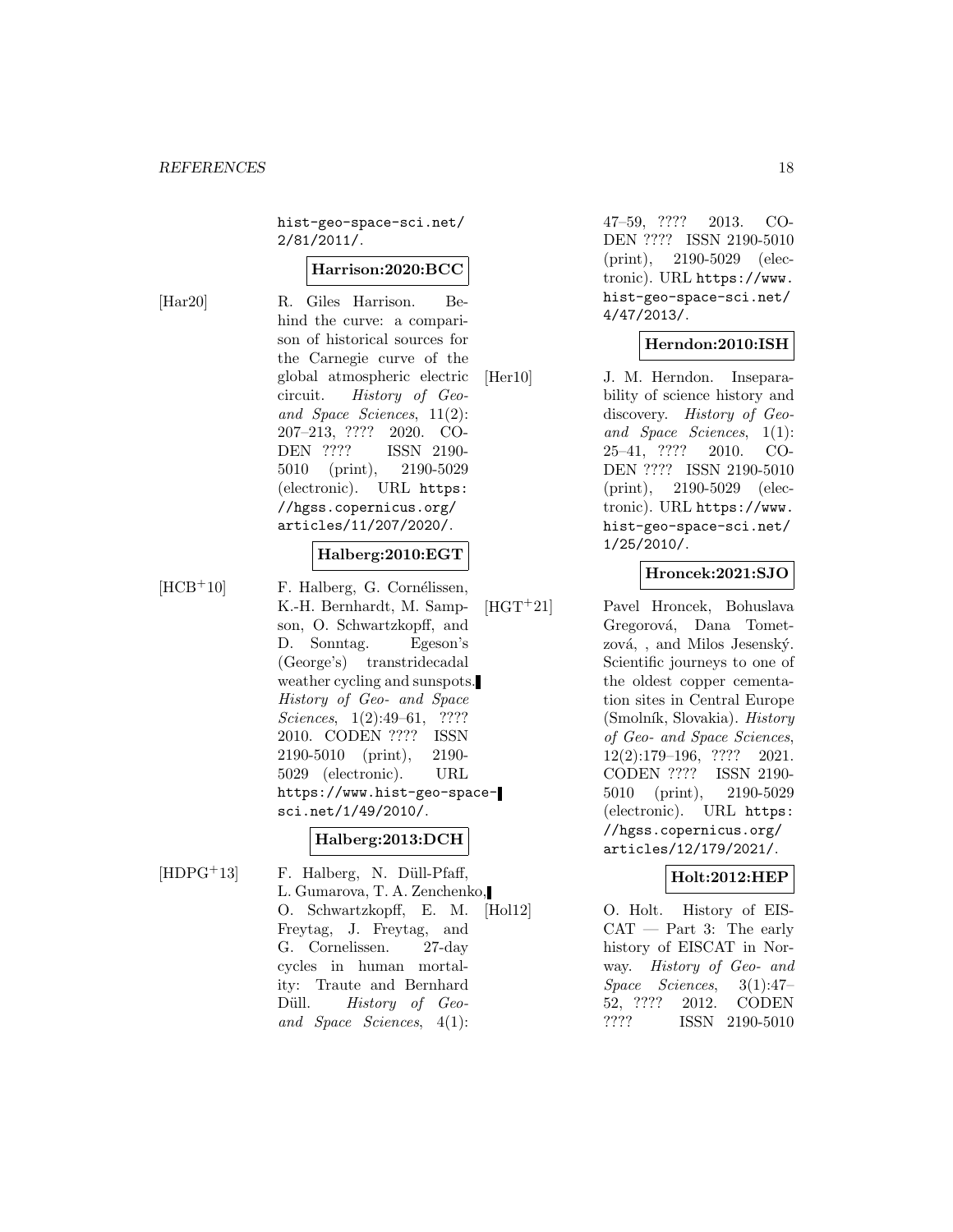(print), 2190-5029 (electronic). URL https://www. hist-geo-space-sci.net/ 3/47/2012/.

### **Hanek:2021:TGI**

[HS21] Pavel Hánek and Pavel Hánek [IR17] Sr. Tradition of geodetic instruments production in the Czech Republic. History of Geo- and Space Sciences, 12(2):171–178, ???? 2021. CODEN ???? ISSN 2190- 5010 (print), 2190-5029 (electronic). URL https: //hgss.copernicus.org/ articles/12/171/2021/.

### **Hultqvist:2011:HEP**

[Hul11] B. Hultqvist. History of EIS-CAT — Part 1: On the early history of EISCAT with special reference to the Swedish part of it. History of Geoand Space Sciences, 2(2): 115–121, ???? 2011. CO-DEN ???? ISSN 2190-5010 (print), 2190-5029 (electronic). URL https://www. hist-geo-space-sci.net/ 2/115/2011/.

# **He:2018:BHR**

[HWD<sup>+</sup>18] Han He, Huaning Wang, Zhanle Du, Xin Huang, Yan Yan, Xinghua Dai, Juan Guo, and Jialong Wang. A brief history of Regional Warning Center China (RWC-China). History of Geo- and Space Sciences, 9 (1):41–47, ???? 2018. CO-DEN ???? ISSN 2190-5010

(print), 2190-5029 (electronic). URL https://www. hist-geo-space-sci.net/ 9/41/2018/.

## **Ihde:2017:FRH**

Johannes Ihde and Andreas Reinhold. Friedrich Robert Helmert, founder of modern geodesy, on the occasion of the centenary of his death. History of Geoand Space Sciences, 8(2): 79–95, ???? 2017. CO-DEN ???? ISSN 2190-5010 (print), 2190-5029 (electronic). URL https://www. hist-geo-space-sci.net/ 8/79/2017/.

### **Ismail-Zadeh:2016:GIR**

[IZ16] Alik Ismail-Zadeh. Geoscience international: the role of scientific unions. History of Geo- and Space Sciences, 7(2):103-123, ???? 2016. CODEN ???? ISSN 2190-5010 (print), 2190- 5029 (electronic). URL https://www.hist-geo-spacesci.net/7/103/2016/.

#### **Ismail-Zadeh:2019:IBE**

[IZJ19] Alik Ismail-Zadeh and Jo Ann Joselyn. IUGG: beginning, establishment, and early development (1919– 1939). History of Geoand Space Sciences, 10(1): 25–44, ???? 2019. CO-DEN ???? ISSN 2190-5010 (print), 2190-5029 (electronic). URL https://www.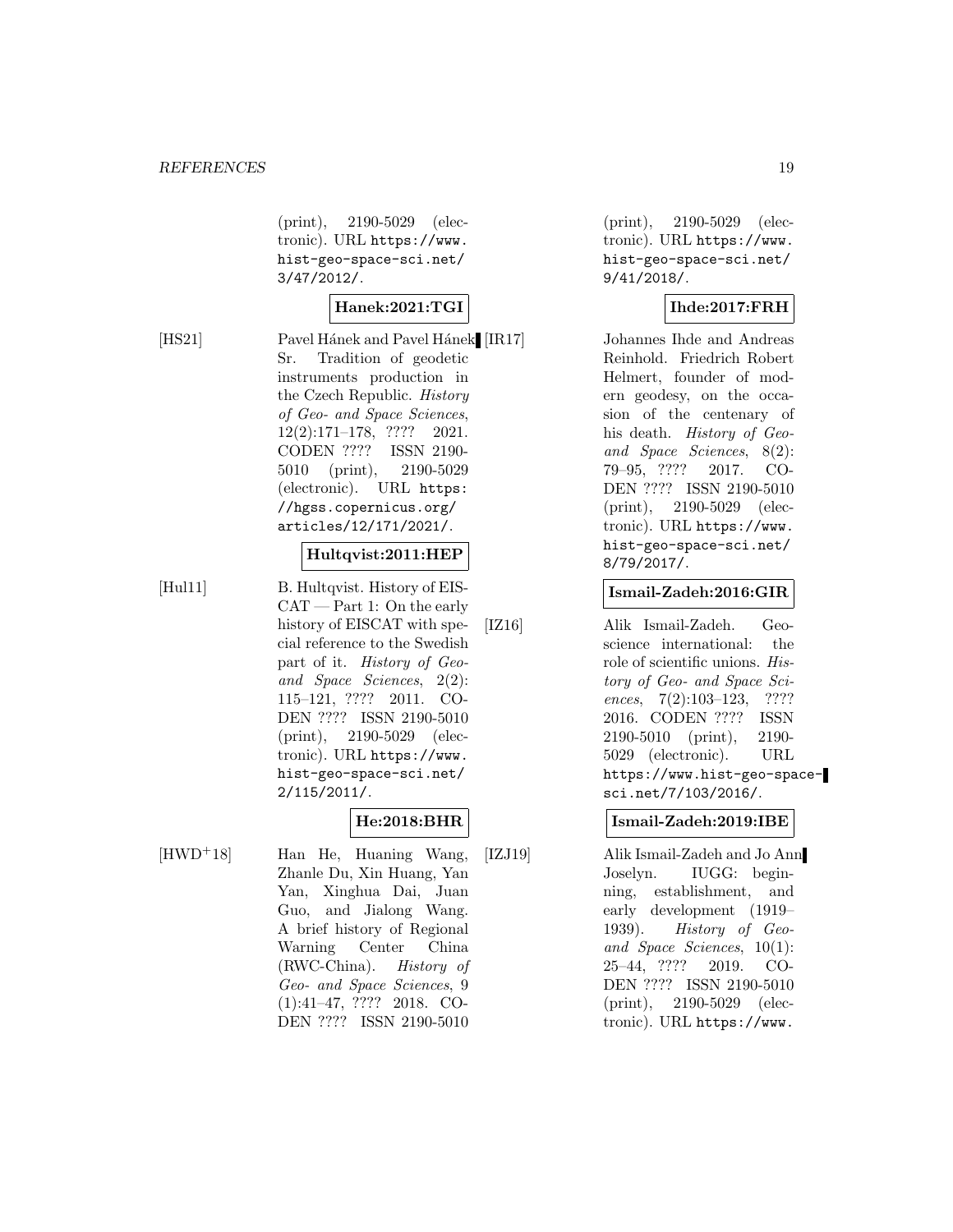hist-geo-space-sci.net/ 10/25/2019/.

#### **Jacobsen:2022:IGI**

[Jac22] Lif Lund Jacobsen. Intellectually gifted but inherently fragile — society's view of female scientists as experienced by seismologist Inge Lehmann up to 1930. History of Geoand Space Sciences, 13(1): 83–92, ???? 2022. CO-DEN ???? ISSN 2190- 5010 (print), 2190-5029 (electronic). URL https: //hgss.copernicus.org/ articles/13/83/2022/.

### **Joselyn:2019:IE**

[JIZ19a] Jo Ann Joselyn and Alik Ismail-Zadeh. IUGG evolves (1940–2000). History of Geo- and Space Sciences, 10 (1):45–72, ???? 2019. CO-DEN ???? ISSN 2190-5010 (print), 2190-5029 (electronic). URL https://www. hist-geo-space-sci.net/ 10/45/2019/.

### **Joselyn:2019:PSI**

[JIZ19b] Jo Ann Joselyn and Alik Ismail-Zadeh. Preface to the special issue "The International Union of Geodesy and Geophysics: from different spheres to a common globe". History of Geoand Space Sciences, 10(1): 17–24, ???? 2019. CO-DEN ???? ISSN 2190-5010 (print), 2190-5029 (electronic). URL https://www.

hist-geo-space-sci.net/ 10/17/2019/.

### **Joselyn:2019:IC**

[JIZB<sup>+</sup>19] Jo Ann Joselyn, Alik Ismail-Zadeh, Tom Beer, Harsh Gupta, Masaru Kono, Uri Shamir, Michael Sideris, and Kathryn Whaler. IUGG in the 21st century. History of Geo- and Space Sciences, 10 (1):73–95, ???? 2019. CO-DEN ???? ISSN 2190-5010 (print), 2190-5029 (electronic). URL https://www. hist-geo-space-sci.net/ 10/73/2019/.

### **Jackowski:2016:MPR**

[JK16] Antoni Jackowski and Kazimierz Krzemień. Maurycy Pius Rudzki and the birth of geophysics. History of Geo- and Space Sciences, 7 (1):23–25, ???? 2016. CO-DEN ???? ISSN 2190-5010 (print), 2190-5029 (electronic). URL https://www. hist-geo-space-sci.net/ 7/23/2016/.

### **Jorgensen:2011:CDA**

[Jør11] T. S. Jørgensen. Comment on "Danish auroral science history" by P. Stauning in Hist. Geo Space Sci., **2**, 1– 28, 2011. History of Geoand Space Sciences, 2(2): 85–86, ???? 2011. CO-DEN ???? ISSN 2190-5010 (print), 2190-5029 (electronic). URL https://www. hist-geo-space-sci.net/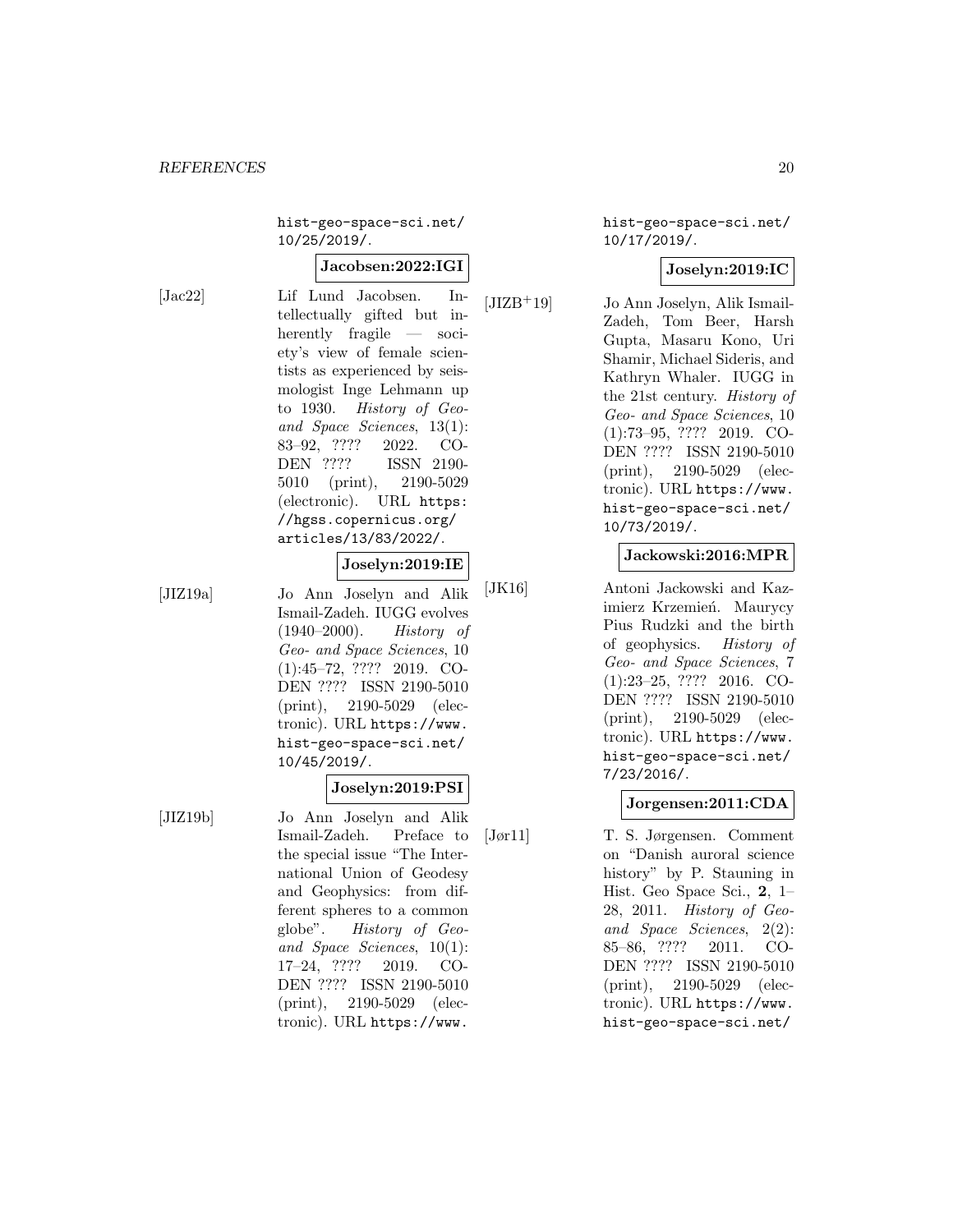2/85/2011/. See [Sta11a, Sta11b].

#### **Jackowski:2016:GTR**

[JSBWL16] Antoni Jackowski, Izabela Soljan, Elzbieta Bilska-Wodecka, and Justyna Liro. Geographical tourism research and education at the Jagiellonian University School of Tourism in Poland (1936–1939). History of Geo- and Space Sciences, 7 (2):91–101, ???? 2016. CO-DEN ???? ISSN 2190-5010 (print), 2190-5029 (electronic). URL https://www. hist-geo-space-sci.net/ 7/91/2016/.

### **Keul:2021:BHB**

[Keu21] Alexander G. Keul. A brief history of ball lightning observations by scientists and trained professionals. History of Geoand Space Sciences, 12(1): 43–56, ???? 2021. CO-DEN ???? ISSN 2190- 5010 (print), 2190-5029 (electronic). URL https: //hgss.copernicus.org/ articles/12/43/2021/.

### **Kotze:2018:HMO**

[Kot18] Pieter B. Kotzé. Hermanus Magnetic Observatory: a historical perspective of geomagnetism in southern Africa. History of Geo- and Space Sciences, 9 (2):125–131, ???? 2018. CO-DEN ???? ISSN 2190-5010

(print), 2190-5029 (electronic). URL https://www. hist-geo-space-sci.net/ 9/125/2018/.

### **Kragh:2013:SAC**

[Kra13] Helge Kragh. Svante Arrhenius, cosmical physicist and auroral theorist. History of Geo- and Space Sciences, 4 (2):61–69, ???? 2013. CO-DEN ???? ISSN 2190-5010 (print), 2190-5029 (electronic). URL https://www. hist-geo-space-sci.net/ 4/61/2013/.

### **Kragh:2015:EED**

[Kra15] Helge Kragh. Expanding Earth and declining gravity: a chapter in the recent history of geophysics. History of Geo- and Space Sciences, 6(1):45–55, ???? 2015. CO-DEN ???? ISSN 2190-5010 (print), 2190-5029 (electronic). URL https://www. hist-geo-space-sci.net/ 6/45/2015/.

#### **Kristjansson:2012:ISL**

[Kri12] L. Kristjánsson. Iceland spar and its legacy in science. History of Geo- and Space Sciences, 3(1):117– 126, ???? 2012. CO-DEN ???? ISSN 2190-5010 (print), 2190-5029 (electronic). URL https://www. hist-geo-space-sci.net/ 3/117/2012/.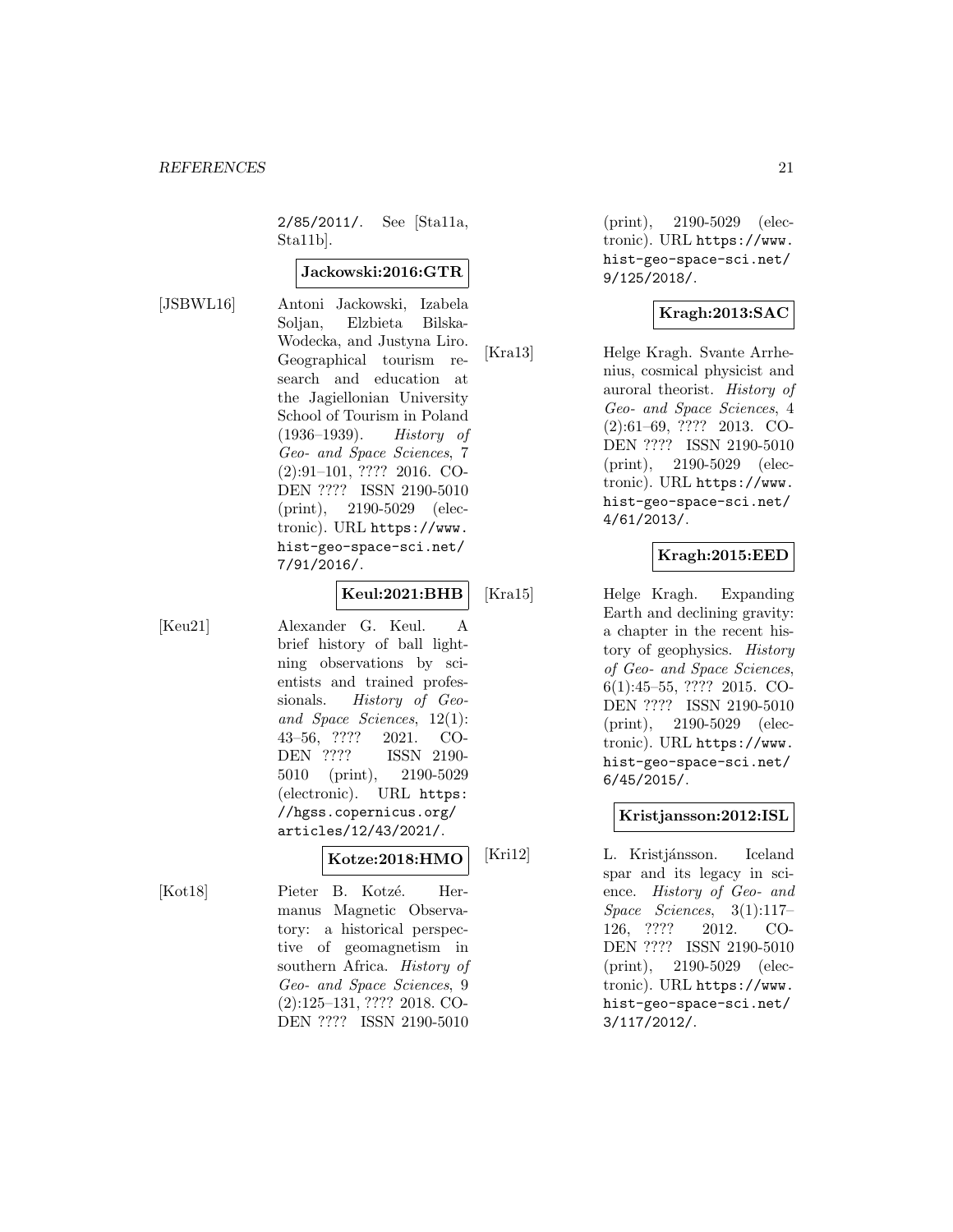### **Klos:2019:HPS**

lawska, and Beata Dziak-Jankowska. Heliogeophysical prediction service in Poland: past, present and future. History of Geoand Space Sciences, 10(1): 193–199, ???? 2019. CO-DEN ???? ISSN 2190-5010 (print), 2190-5029 (electronic). URL https://www. hist-geo-space-sci.net/ 10/193/2019/.

### **Lenhardt:2021:HGS**

[Len21] Wolfgang A. Lenhardt. The history of the Geophysical Service of Austria. History of Geo- and Space Sciences, 12(1):11–19, ???? 2021. CO-DEN ???? ISSN 2190- 5010 (print), 2190-5029 (electronic). URL https: //hgss.copernicus.org/ articles/12/11/2021/.

#### **Lara-Galera:2019:CKEa**

[LGGAGL19] Antonio Lara-Galera, Rubén Galindo-Aires, and Gonzalo Guillán-Llorente. Contribution to the knowledge of early geotechnics during the twentieth century: Ralph Peck. History of Geoand Space Sciences, 10(1): 3–15, ???? 2019. CO-DEN ???? ISSN 2190-5010 (print), 2190-5029 (electronic). URL https://www. hist-geo-space-sci.net/ 10/3/2019/.

#### **Lara-Galera:2019:CKEb**

[KSDJ19] Zbigniew Klos, Iwona Stanis- [LGGAGLdA19] Antonio Lara-Galera, Rubén Galindo-Aires, Gonzalo Guillán-Llorente, and Vicente Alcaraz Carrillo de Albornoz. Contribution to the knowledge of early geotechnics during the 20th century: Alec Westley Skempton. History of Geo- and Space Sciences, 10(2):225– 234, ???? 2019. CO-DEN ???? ISSN 2190-5010 (print), 2190-5029 (electronic). URL https://www. hist-geo-space-sci.net/ 10/225/2019/.

#### **Lyubovtseva:2020:SAI**

[LGS<sup>+</sup>20] Yulia S. Lyubovtseva, Alexei D. Gvishiani, Anatoly A. Soloviev, Olga O. Samokhina, and Roman I. Krasnoperov. Sixtieth anniversary of the International Geophysical Year  $(1957-2017)$  — contribution of the Soviet Union. History of Geo- and Space Sciences, 11(2):157–171, ???? 2020. CODEN ???? ISSN 2190- 5010 (print), 2190-5029 (electronic). URL https: //hgss.copernicus.org/ articles/11/157/2020/.

### **Marx:2011:PPG**

[Mar11] C. Marx. On the precision of Ptolemy's geographic coordinates in his Geographike Hyphegesis. History of Geoand Space Sciences, 2(1): 29–37, ???? 2011. CO-DEN ???? ISSN 2190-5010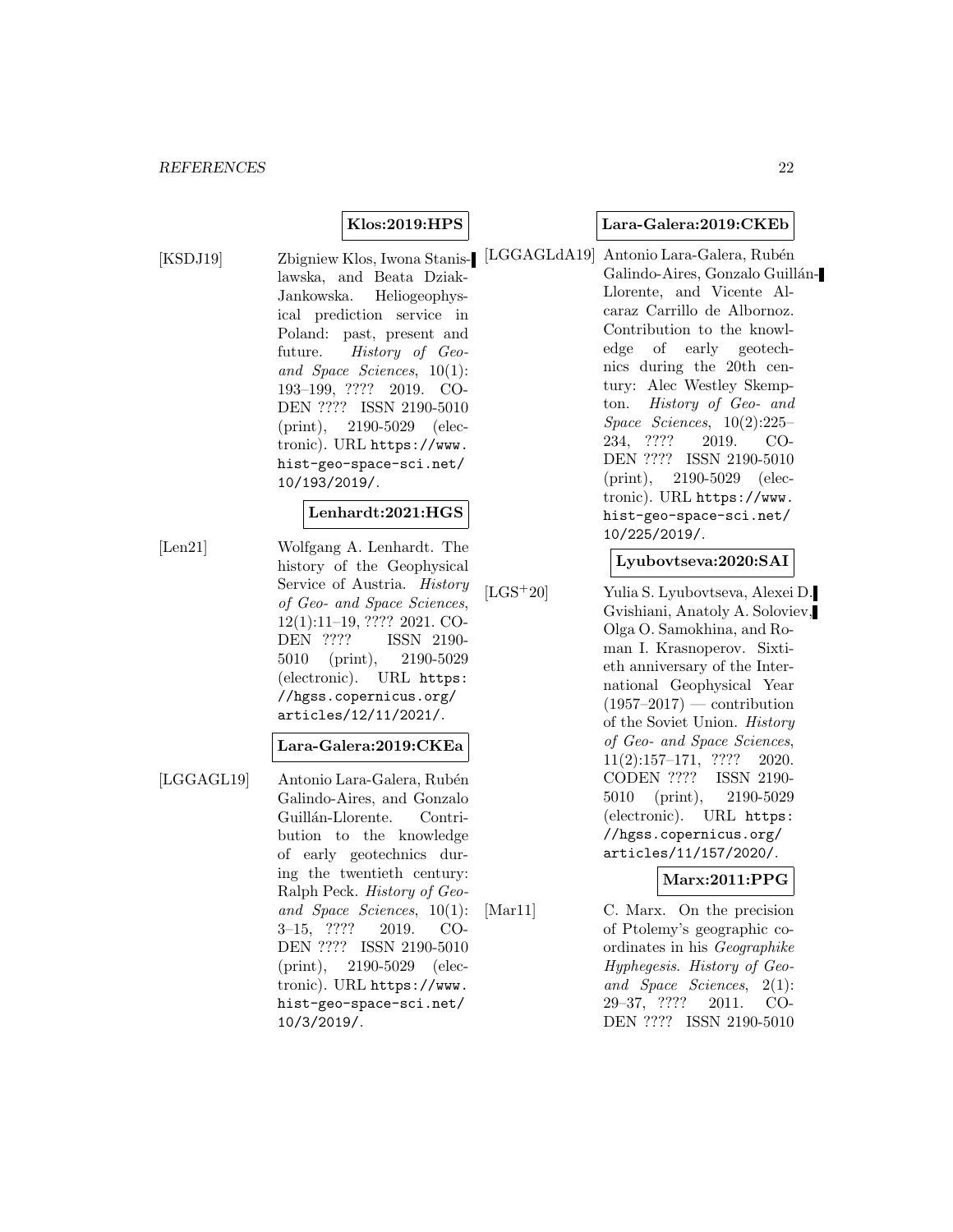(print), 2190-5029 (electronic). URL https://www. hist-geo-space-sci.net/ 2/29/2011/.

### **Marx:2012:RAG**

[Mar12] C. Marx. Rectification of the ancient geographic coordinates in Ptolemy's Geographike Hyphegesis. History of Geo- and Space Sciences, 3(1):99–112, ???? 2012. CODEN ???? ISSN 2190-5010 (print), 2190- 5029 (electronic). URL https://www.hist-geo-spacesci.net/3/99/2012/.

# **Marx:2016:WCA**

[Mar16] Christian Marx. The western coast of Africa in Ptolemy's Geography and the location of his prime meridian. History of Geoand Space Sciences, 7(1): 27–52, ???? 2016. CO-DEN ???? ISSN 2190-5010 (print), 2190-5029 (electronic). URL https://www. hist-geo-space-sci.net/ 7/27/2016/.

#### **Mathews:2013:SHG**

[Mat13] J. D. Mathews. A short history of geophysical radar at Arecibo Observatory. History of Geoand Space Sciences, 4(1): 19–33, ???? 2013. CO-DEN ???? ISSN 2190-5010 (print), 2190-5029 (electronic). URL https://www. hist-geo-space-sci.net/ 4/19/2013/.

### **Medina:2013:CIS**

[Med13] F. Medina. Contribution of the "Institut Scientifique Chérifien" to the development of geoscientific research in Northwest Africa since its creation in 1914. History of Geoand Space Sciences, 4(2): 73–82, ???? 2013. CO-DEN ???? ISSN 2190-5010 (print), 2190-5029 (electronic). URL https://www. hist-geo-space-sci.net/ 4/73/2013/.

### **Meinhold:2017:FKS**

[Mei17] Guido Meinhold. Franz Kossmat — subdivision of the Variscan Mountains a translation of the German text with supplementary notes. History of Geoand Space Sciences, 8(1): 29–51, ???? 2017. CO-DEN ???? ISSN 2190-5010 (print), 2190-5029 (electronic). URL https://www. hist-geo-space-sci.net/ 8/29/2017/.

### **McCready:2013:CSR**

[MH13] M. A. McCready and C. J. Heinselman. The Chatanika and Sondrestrom radars a brief history. History of Geo- and Space Sciences, 4 (1):1–6, ???? 2013. CO-DEN ???? ISSN 2190-5010 (print), 2190-5029 (electronic). URL https://www. hist-geo-space-sci.net/ 4/1/2013/.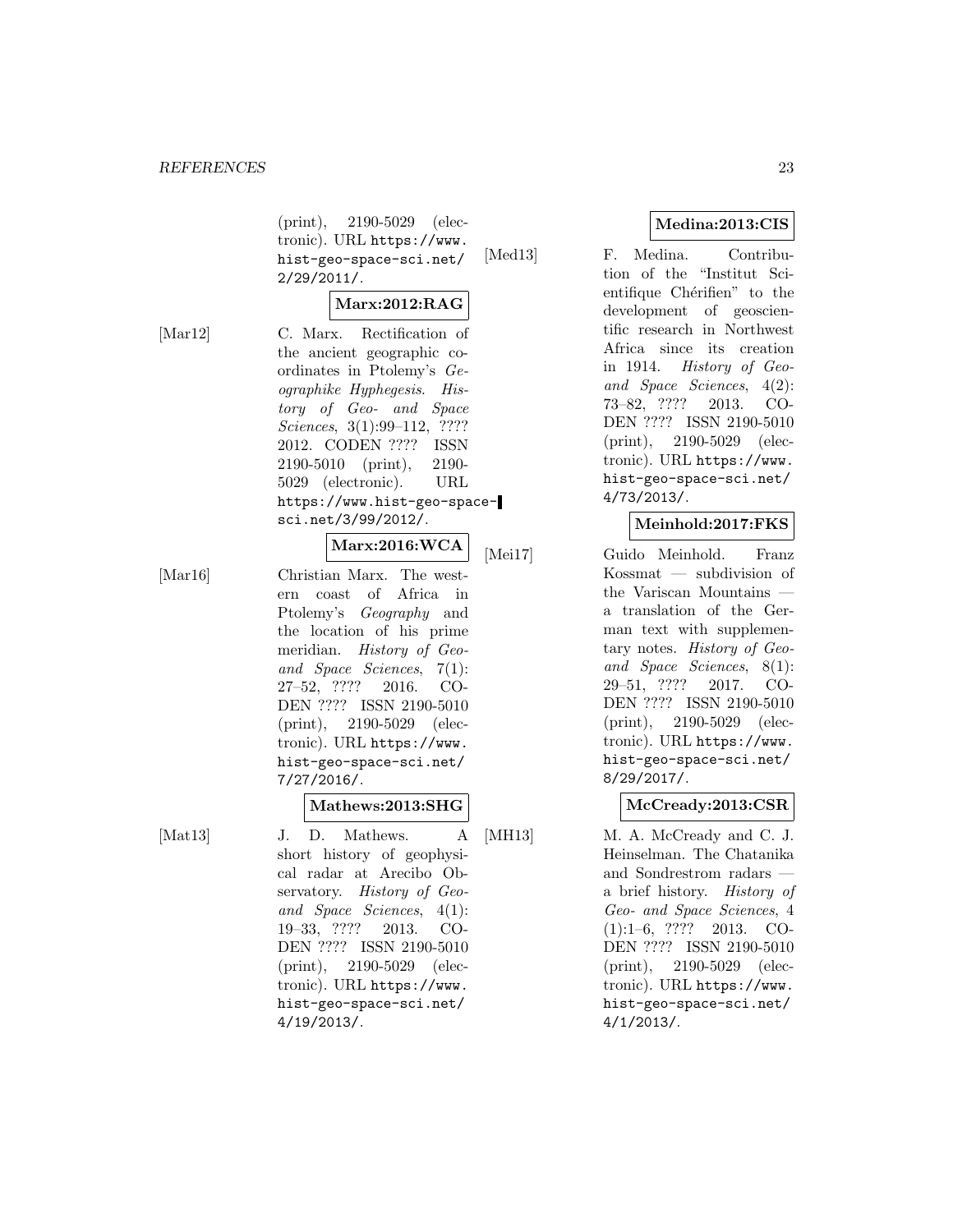### **Mills:2009:FEO**

[Mil09] Eric L. Mills. The Fluid Envelope of Our Planet: How the Study of Ocean Currents Became a Science. University of Toronto Press, Toronto, ON, Canada, 2009. ISBN 0-8020-9697-2. xii + 434 pp. LCCN GC29 .M55 2009.

### **Mandea:2010:AHC**

[MKSG10] M. Mandea, M. Korte, A. Soloviev, and A. Gvishiani. Alexander von Humboldt's charts of the Earth's magnetic field: an assessment based on modern models. History of Geo- and Space Sciences, 1(2):63– 76, ???? 2010. CODEN ???? ISSN 2190-5010 (print), 2190-5029 (electronic). URL https://www. hist-geo-space-sci.net/ 1/63/2010/.

#### **Mandea:2016:ASY**

[ML16] Mioara Mandea and Jean-Louis Le Mouël. After some 350 years — zero declination again in Paris. History of Geo- and Space Sciences, 7 (2):73–77, ???? 2016. CO-DEN ???? ISSN 2190-5010 (print), 2190-5029 (electronic). URL https://www. hist-geo-space-sci.net/ 7/73/2016/.

#### **Mandea:2019:IMR**

[MP19a] Mioara Mandea and Eduard Petrovský. IAGA: a major role in understanding our magnetic planet. History of Geo- and Space Sciences, 10 (1):163–172, ???? 2019. CO-DEN ???? ISSN 2190-5010 (print), 2190-5029 (electronic). URL https://www. hist-geo-space-sci.net/ 10/163/2019/.

#### **Medvedev:2019:IIS**

[MP19b] Andrey V. Medvedev and Alexander P. Potekhin. Irkutsk incoherent scatter radar: history, present and future. *History of Geo*and Space Sciences, 10(2): 215–224, ???? 2019. CO-DEN ???? ISSN 2190-5010 (print), 2190-5029 (electronic). URL https://www. hist-geo-space-sci.net/ 10/215/2019/.

### **Moss:2012:SPT**

[MS12] K. Moss and P. Stauning. Sophus Peter Tromholt: an outstanding pioneer in auroral research. History of Geo- and Space Sciences, 3 (1):53–72, ???? 2012. CO-DEN ???? ISSN 2190-5010 (print), 2190-5029 (electronic). URL https://www. hist-geo-space-sci.net/ 3/53/2012/.

### **MacCracken:2019:ICI**

[MV19] Michael C. MacCracken and Hans Volkert. IAMAS: a century of international cooperation in atmospheric sciences. History of Geoand Space Sciences, 10(1):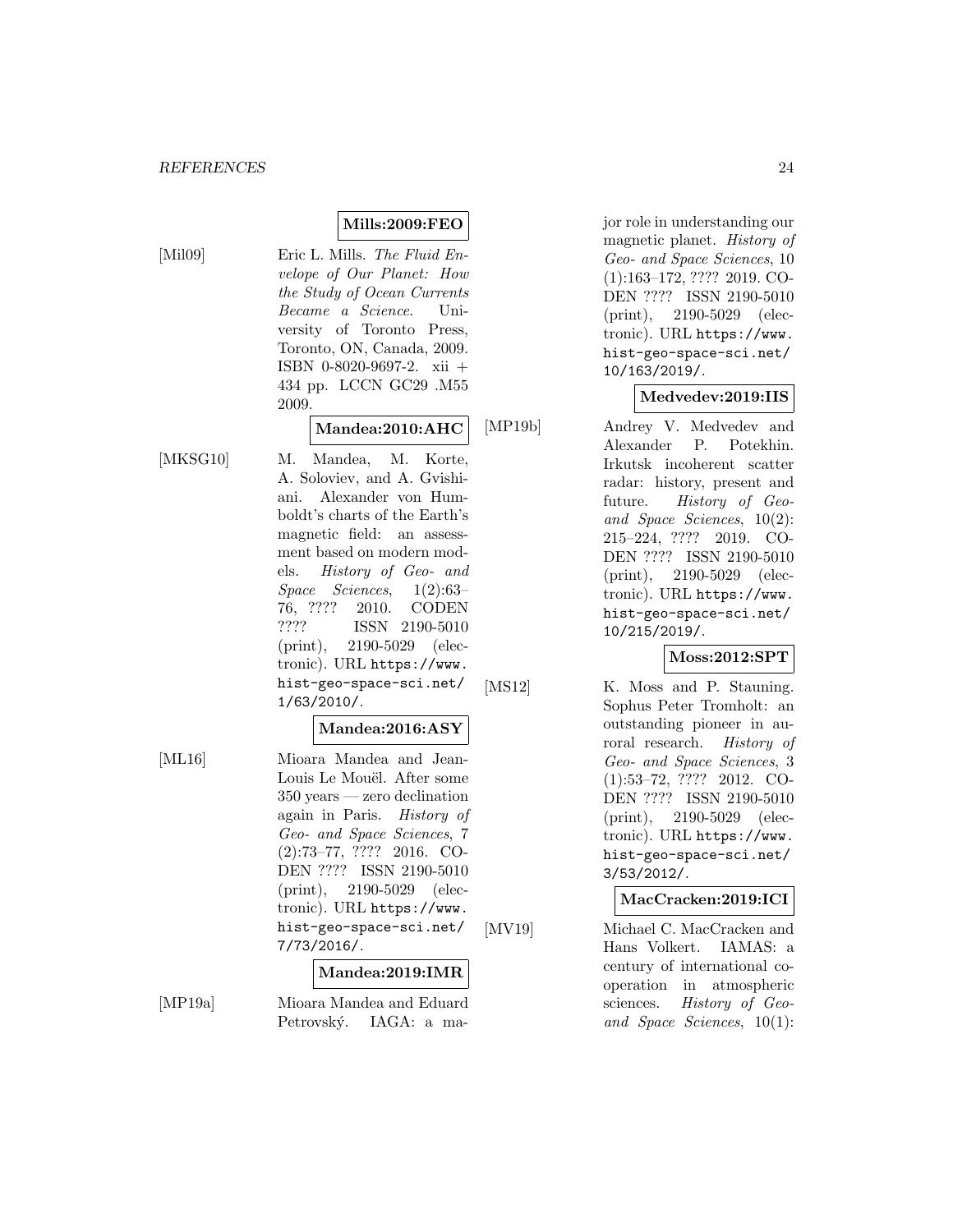#### *REFERENCES* 25

119–136, ???? 2019. CO-DEN ???? ISSN 2190-5010 (print), 2190-5029 (electronic). URL https://www. hist-geo-space-sci.net/ 10/119/2019/.

#### **Nagarajan:2013:BRC**

[Nag13] N. Nagarajan. Book review: Carl Størmer, Auroral Pioneer. History of Geoand Space Sciences, 4(2): 107–108, ???? 2013. CO-DEN ???? ISSN 2190-5010 (print), 2190-5029 (electronic). URL https://www. hist-geo-space-sci.net/ 4/107/2013/hgss-4-107- 2013.pdf.

#### **Nathan:2016:BRA**

[Nat16] S. Nathan. Book review: Augustus Koch — Mapmaker. History of Geoand Space Sciences, 7(1): 63–64, ???? 2016. CO-DEN ???? ISSN 2190-5010 (print), 2190-5029 (electronic). URL https://www. hist-geo-space-sci.net/ 7/63/2016/.

### **Nevanlinna:2014:EHF**

[Nev14] H. Nevanlinna. On the early history of the Finnish Meteorological Institute. History of Geo- and Space Sciences, 5(1):75–80, ???? 2014. CO-DEN ???? ISSN 2190-5010 (print), 2190-5029 (electronic). URL https://www. hist-geo-space-sci.net/ 5/75/2014/.

### **Nielsen:2012:CTV**

[NH12] J. K. Nielsen and S. Helama. Christian Theodor Vaupell, a Danish 19th century naturalist and a pioneering developer of the Quaternary geoscience. History of Geoand Space Sciences, 3(2): 143–150, ???? 2012. CO-DEN ???? ISSN 2190-5010 (print), 2190-5029 (electronic). URL https://www. hist-geo-space-sci.net/ 3/143/2012/.

### **Nishida:2010:EJC**

[Nis10] A. Nishida. Early Japanese contributions to space weather research (1945–1960). History of Geo- and Space Sciences, 1(1):1-12, ???? 2010. CODEN ???? ISSN 2190- 5010 (print), 2190-5029 (electronic). URL https:// www.hist-geo-space-sci. net/1/1/2010/.

#### **Nielsen:2014:SSS**

[NS14] E. Nielsen and W. Schmidt. The STARE/SABRE story. History of Geo- and Space Sciences, 5(1):63–72, ???? 2014. CODEN ???? ISSN 2190-5010 (print), 2190- 5029 (electronic). URL https://www.hist-geo-spacesci.net/5/63/2014/.

#### **Oksman:2011:HEP**

[Oks11] J. Oksman. History of EISCAT — Part 2: The early history of EISCAT in Finland. History of Geo-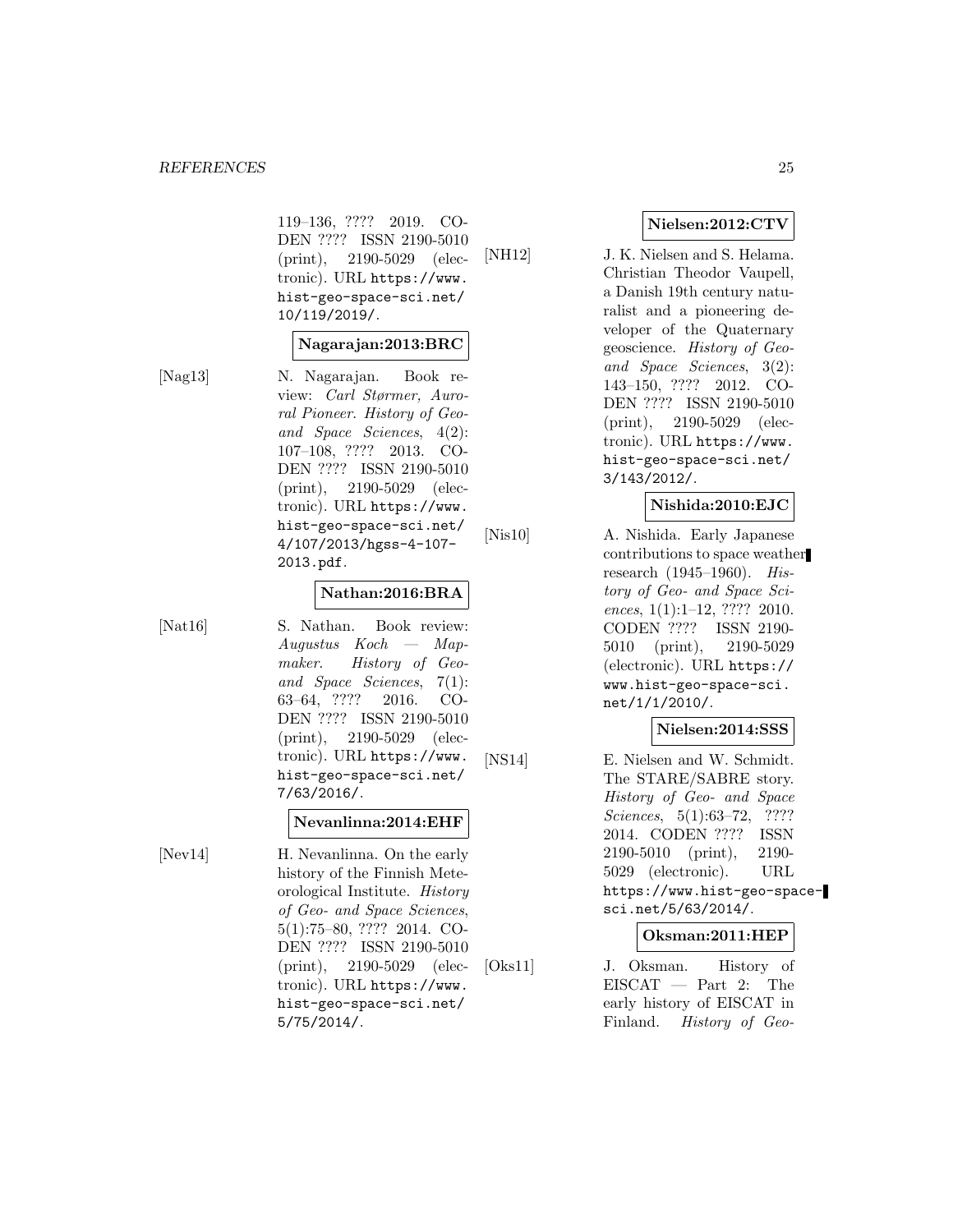and Space Sciences, 2(2): 123–128, ???? 2011. CO-DEN ???? ISSN 2190-5010 (print), 2190-5029 (electronic). URL https://www. hist-geo-space-sci.net/ 2/123/2011/.

### **Ozcep:2014:NHG**

[OO14] F. Ozcep and T. Ozcep. Notes on the history of geophysics in the Ottoman Empire. History of Geo- and Space Sciences, 5(2):163– 174, ???? 2014. CO-DEN ???? ISSN 2190-5010 (print), 2190-5029 (electronic). URL https://www. hist-geo-space-sci.net/ 5/163/2014/.

### **Ozcep:2020:PES**

[Ozc20] Ferhat Ozcep. Physical earth and its sciences in Istanbul: a journey from premodern (Islamic) to modern times. History of Geoand Space Sciences, 11(2): 173–198, ???? 2020. CO-DEN ???? ISSN 2190- 5010 (print), 2190-5029 (electronic). URL https: //hgss.copernicus.org/ articles/11/173/2020/.

#### **Ptitsyna:2012:FSF**

[PA12] N. Ptitsyna and A. Altamore. Father Secchi and the first Italian magnetic observatory. History of Geoand Space Sciences, 3(1): 33–45, ???? 2012. CO-DEN ???? ISSN 2190-5010

(print), 2190-5029 (electronic). URL https://www. hist-geo-space-sci.net/ 3/33/2012/.

### **Pellinen:2011:IHI**

[PB11] R. Pellinen and A. Brekke. Introduction: "The history of ionospheric radars". History of Geo- and Space Sciences, 2(2):113-114, ???? 2011. CODEN ???? ISSN 2190-5010 (print), 2190- 5029 (electronic). URL https://www.hist-geo-spacesci.net/2/113/2011/hgss-2-113-2011.pdf.

### **Pettersen:2016:HRG**

[Pet16] Bjørn Ragnvald Pettersen. A historical review of gravimetric observations in Norway. History of Geo- and Space Sciences, 7(2):79– 89, ???? 2016. CODEN ???? ISSN 2190-5010 (print), 2190-5029 (electronic). URL https://www. hist-geo-space-sci.net/ 7/79/2016/.

### **Pischke:2014:EMT**

[Pis14] G. Pischke. The Ebstorf Map: tradition and contents of a medieval picture of the world. History of Geo- and Space Sciences, 5 (2):155–161, ???? 2014. CO-DEN ???? ISSN 2190-5010 (print), 2190-5029 (electronic). URL https://www. hist-geo-space-sci.net/ 5/155/2014/.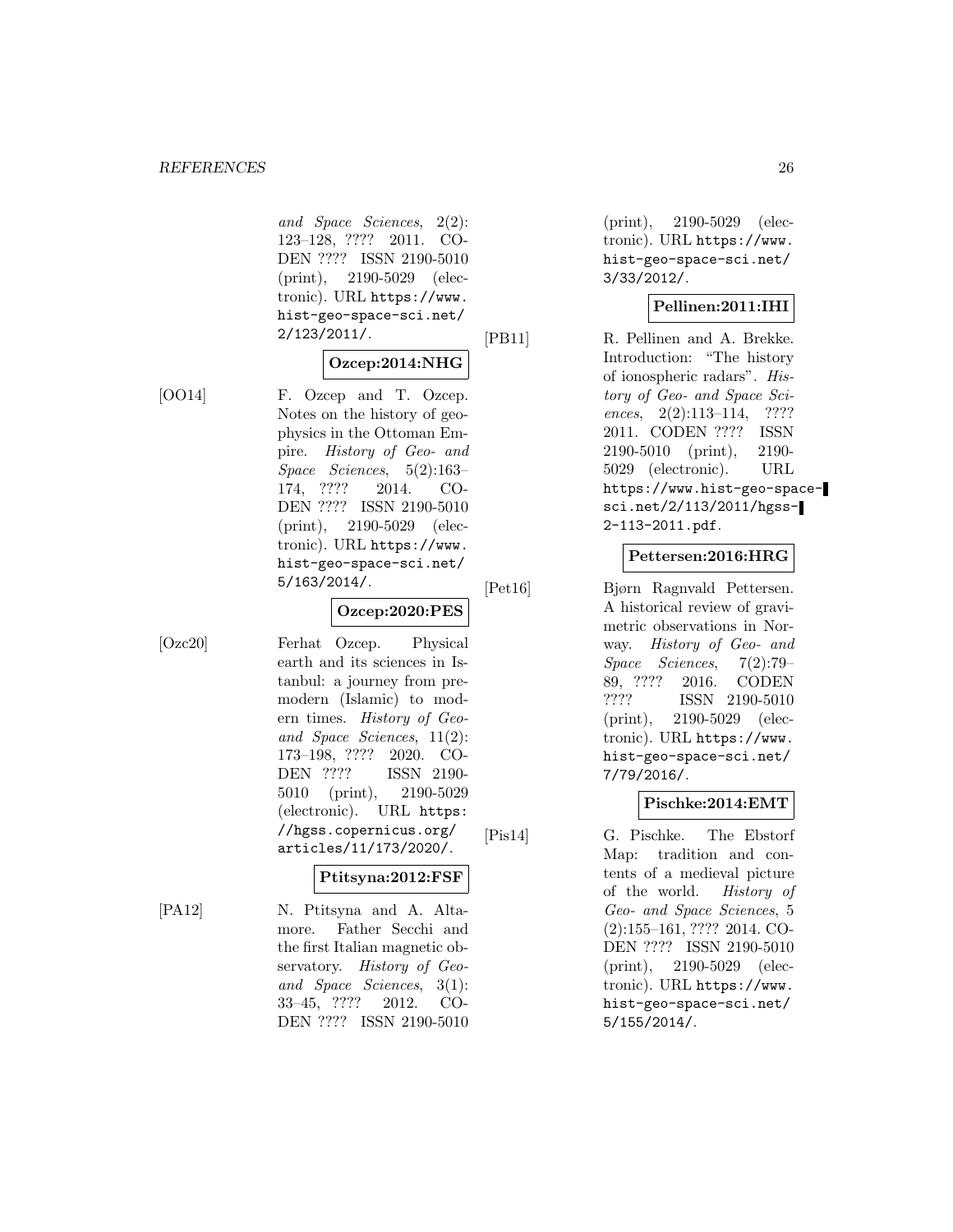### **Puziene:2019:SGA**

[Puz19] Ruta Puziene. The Struve Geodetic Arc: the development of the triangulation, technical possibilities, and the initiation of the project. History of Geoand Space Sciences, 10(2): 269–277, ???? 2019. CO-DEN ???? ISSN 2190-5010 (print), 2190-5029 (electronic). URL https://www. hist-geo-space-sci.net/ 10/269/2019/.

#### **Raicich:2020:SLR**

[Rai20] Fabio Raicich. A 1782–1794 sea level record at Trieste (northern Adriatic). History of Geo- and Space Sciences, 11(1):1–14, ???? 2020. CO-DEN ???? ISSN 2190-5010 (print), 2190-5029 (electronic). URL https://www. hist-geo-space-sci.net/ 11/1/2020/.

#### **Richet:2007:NHT**

[Ric07] Pascal Richet. A Natural History of Time. University of Chicago Press, Chicago, IL, USA, 2007. ISBN 0-226-71287-7 (hardcover).  $xiv + 471$  pp. LCCN QE508 .R5413 2007. URL http://www.loc.gov/ catdir/enhancements/fy0707/ 2006033992-b.html; http: //www.loc.gov/catdir/enhancements/ fy0707/2006033992-d.html; http://www.loc.gov/catdir/ toc/ecip073/2006033992. html.

### **Richet:2012:BRH**

[Ric12] P. Richet. Book review: From Hooke and Leibniz to Rouelle and Lavoisier, the eventful world of early geologists. A review of "Studies on Eighteenth-Century Geology, a Selection of Papers by Rhoda Rappaport". History of Geoand Space Sciences, 3(1): 113–115, ???? 2012. CO-DEN ???? ISSN 2190-5010 (print), 2190-5029 (electronic). URL https://www. hist-geo-space-sci.net/ 3/113/2012/hgss-3-113- 2012.pdf.

#### **Rivera:2011:BRS**

[Riv11] A. Rivera. Book review: "In the Shadow of Melting Glaciers. Climate change and Andean Society". History of Geoand Space Sciences, 2(2): 97–98, ???? 2011. CO-DEN ???? ISSN 2190-5010 (print), 2190-5029 (electronic). URL https://www. hist-geo-space-sci.net/ 2/97/2011/hgss-2-97-2011. pdf.

#### **Rosbjerg:2019:IBH**

[RR19] Dan Rosbjerg and John Rodda. IAHS: a brief history of hydrology. History of Geo- and Space Sciences, 10 (1):109–118, ???? 2019. CO-DEN ???? ISSN 2190-5010 (print), 2190-5029 (electronic). URL https://www.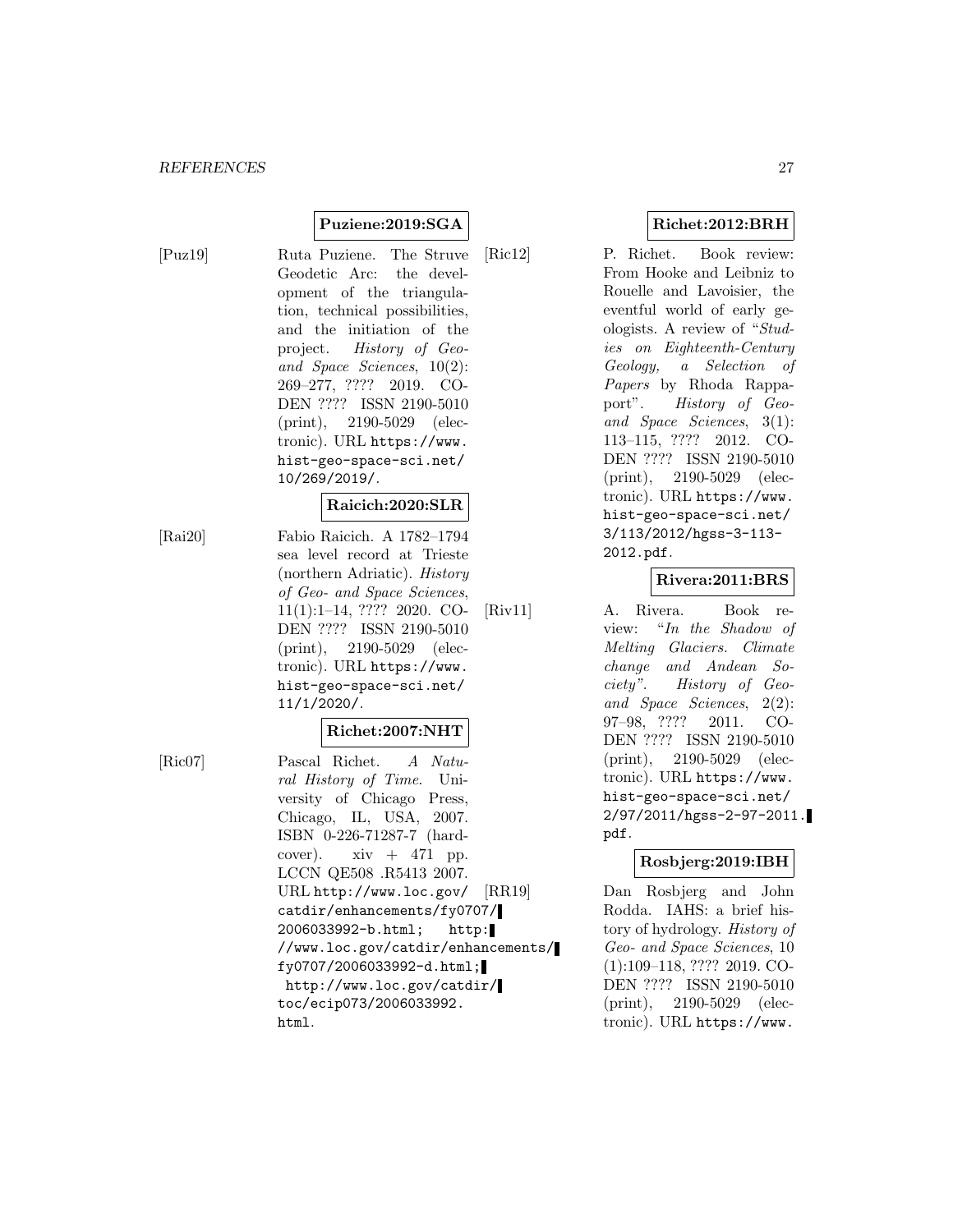hist-geo-space-sci.net/ 10/109/2019/.

#### **Reinisch:2018:OKR**

[RS18] Bodo W. Reinisch and Kristian Schlegel. Obituary: Karl Rawer (1913– 2018). History of Geoand Space Sciences, 9(1): 105–106, ???? 2018. CO-DEN ???? ISSN 2190-5010 (print), 2190-5029 (electronic). URL https://www. hist-geo-space-sci.net/ 9/105/2018/.

#### **Rietveld:2022:HTI**

[RS22] Michael T. Rietveld and Peter Stubbe. History of the Tromsø ionosphere heating facility. History of Geoand Space Sciences, 13(1): 71–82, ???? 2022. CO-DEN ???? ISSN 2190- 5010 (print), 2190-5029 (electronic). URL https: //hgss.copernicus.org/ articles/13/71/2022/.

|  | $\operatorname{Raspo pov:} 2013{:} {\rm FAS}$ |
|--|-----------------------------------------------|
|--|-----------------------------------------------|

 $[RSD+13]$  O. M. Raspopov, S. N. Sokolov, I. M. Demina, R. Pellinen, and A. A. Petrova. The first aeromagnetic survey in the Arctic: results of the Graf Zeppelin airship flight of 1931. History of Geoand Space Sciences, 4(1): 35–46, ???? 2013. CO-DEN ???? ISSN 2190-5010 (print), 2190-5029 (electronic). URL https://www.

hist-geo-space-sci.net/ 4/35/2013/.

### **Rappaport:2011:SEC**

[RTR11] Rhoda Rappaport, Kenneth L. Taylor, and M. J. S. Rudwick, editors. Studies on Eighteenth-century Geology. Variorum collected studies series. Ashgate Variorum, Farnham, UK, 2011. ISBN 1-4094-2959-8 (hardcover). 350 (est.) pp. LCCN QE13.E85 R358 2011.

#### **Santoro:2017:SAL**

[San17] Luca Santoro. A statistical approach to latitude measurements: Ptolemy's and Riccioli's geographical works as case studies. History of Geo- and Space Sciences, 8 (2):69–77, ???? 2017. CO-DEN ???? ISSN 2190-5010 (print), 2190-5029 (electronic). URL https://www. hist-geo-space-sci.net/ 8/69/2017/.

#### **Steffen:2014:SFT**

[SBLW14] H. Steffen, W. Brunk, M. Leven, and U. Wedeken. From San Francisco to Tohoku  $-111$  yr of continuous earthquake recording in Göttingen. History of Geo- and Space Sciences, 5 (1):1–10, ???? 2014. CO-DEN ???? ISSN 2190-5010 (print), 2190-5029 (electronic). URL https://www. hist-geo-space-sci.net/ 5/1/2014/.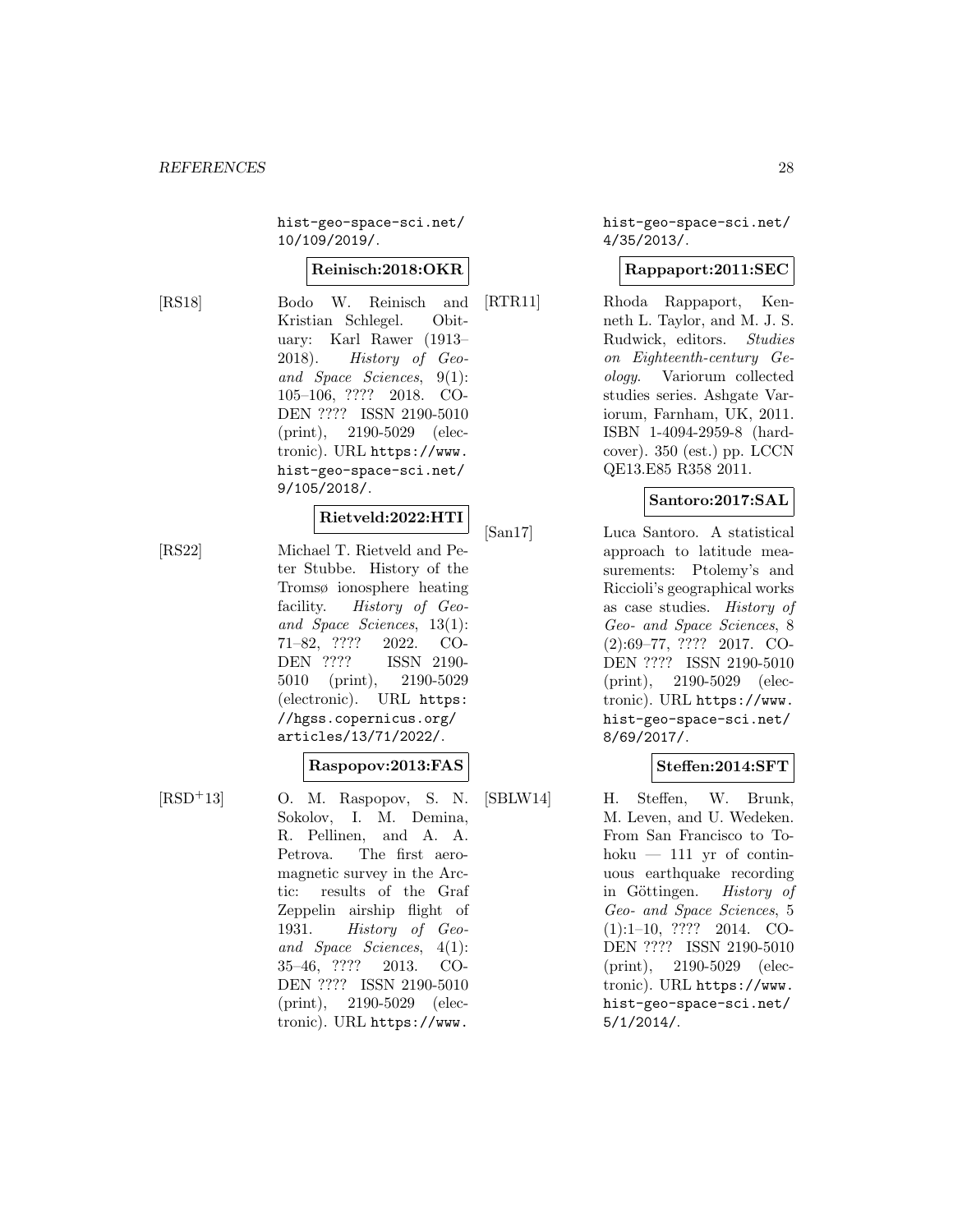**Schroder:2010:DAJ**

[Sch10] W. Schröder. The development of the aurora of 18 January 1770. History of Geo- and Space Sciences, 1 (1):45–48, ???? 2010. CO-DEN ???? ISSN 2190-5010 (print), 2190-5029 (electronic). URL https://www. hist-geo-space-sci.net/ 1/45/2010/.

#### **Schwach:2013:BRF**

[Sch13] V. Schwach. Book review: "The Fluid Envelope of our Planet: How the Study of Ocean Currents Became a Science". History of Geoand Space Sciences, 4(2): 105–106, ???? 2013. CO-DEN ???? ISSN 2190-5010 (print), 2190-5029 (electronic). URL https://www. hist-geo-space-sci.net/ 4/105/2013/hgss-4-105- 2013.pdf.

#### **Schmidtke:2015:EUS**

[Sch15] G. Schmidtke. Extreme ultraviolet spectral irradiance measurements since 1946. History of Geoand Space Sciences, 6(1): 3–22, ???? 2015. CO-DEN ???? ISSN 2190-5010 (print), 2190-5029 (electronic). URL https://www. hist-geo-space-sci.net/ 6/3/2015/.

#### **Schlegel:2011:HGA**

[SG11] K. Schlegel and G. Gregori. "Historian of geomagnetism and aeronomy": Obituary — Dr. Wilfried Schröder. History of Geoand Space Sciences, 2(1): 83–84, ???? 2011. CO-DEN ???? ISSN 2190-5010 (print), 2190-5029 (electronic). URL https://www. hist-geo-space-sci.net/ 2/83/2011/.

### **Shcheglov:2018:LCP**

[Shc18] Dmitry A. Shcheglov. The length of coastlines in Ptolemy's Geography and in ancient periploi. History of Geo- and Space Sciences, 9 (1):9–24, ???? 2018. CO-DEN ???? ISSN 2190-5010 (print), 2190-5029 (electronic). URL https://www. hist-geo-space-sci.net/ 9/9/2018/.

### **Shcheglov:2020:CPE**

[Shc20] Dmitry A. Shcheglov. The configuration of the Pontus Euxinus in Ptolemy's geography. History of Geoand Space Sciences, 11(1): 31–51, ???? 2020. CO-DEN ???? ISSN 2190-5010 (print), 2190-5029 (electronic). URL https://www. hist-geo-space-sci.net/ 11/31/2020/.

### **Sheeley:2017:OWS**

[She17] Neil R. Sheeley, Jr. Origin of the Wang–Sheeley–Arge solar wind model. History of Geo- and Space Sciences, 8 (1):21–28, ???? 2017. CO-DEN ???? ISSN 2190-5010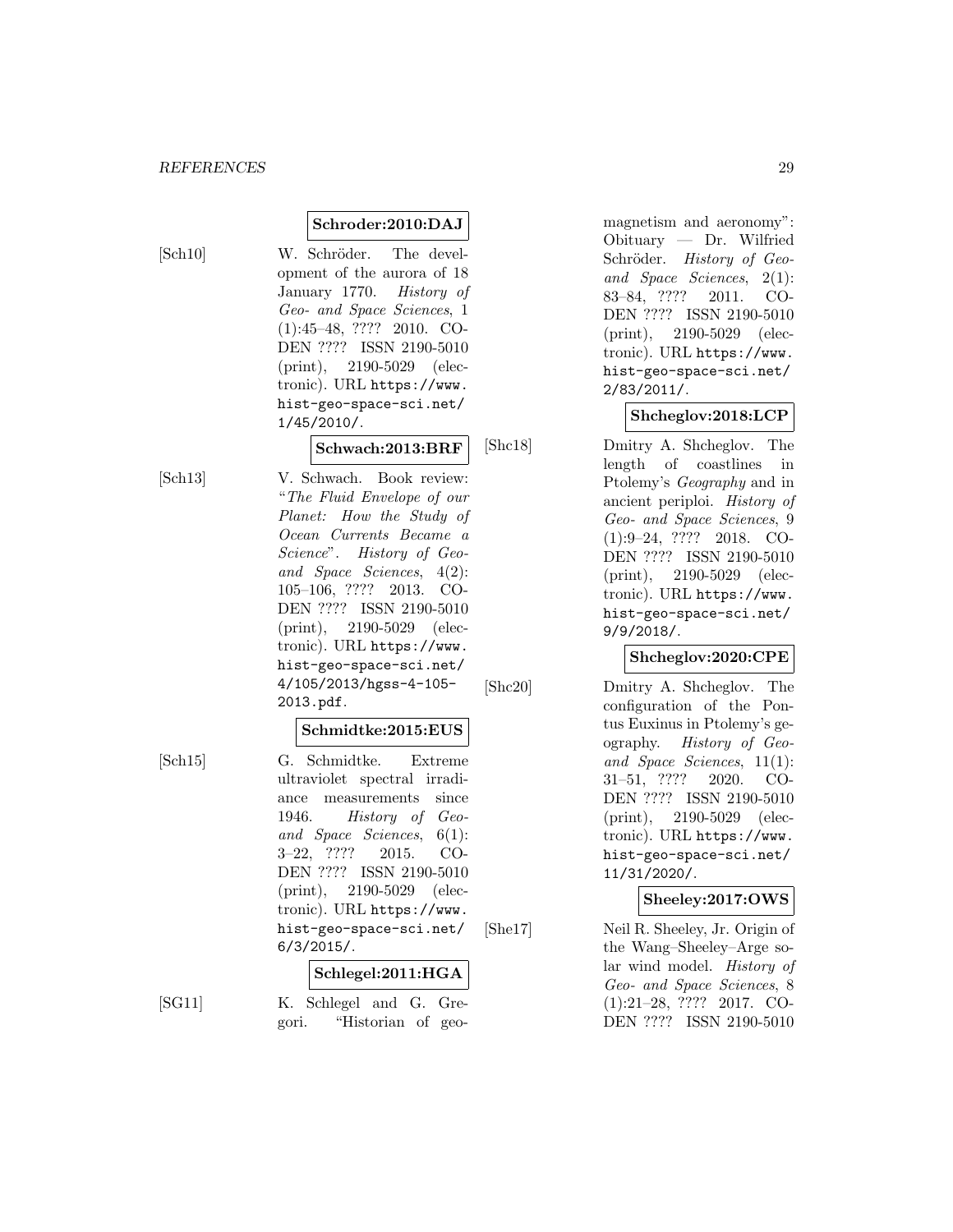(print), 2190-5029 (electronic). URL https://www. hist-geo-space-sci.net/ 8/21/2017/.

#### **Silverman:2012:BRH**

[Sil12] S. Silverman. Book review: "Harald Moltke — Painter of the Aurora". History of Geo- and Space Sciences, 3 (1):127–129, ???? 2012. CO-DEN ???? ISSN 2190-5010 (print), 2190-5029 (electronic). URL https://www. hist-geo-space-sci.net/ 3/127/2012/hgss-3-127- 2012.pdf.

#### **Schlegel:2014:WSE**

[SL14] K. Schlegel and H. Lühr. Willy Stoffregen — an early pioneer of advanced ionospheric and auroral research. History of Geoand Space Sciences, 5(2): 149–154, ???? 2014. CO-DEN ???? ISSN 2190-5010 (print), 2190-5029 (electronic). URL https://www. hist-geo-space-sci.net/ 5/149/2014/.

### **Schweitzer:2019:IOP**

[SL19] Johannes Schweitzer and Thorne Lay. IASPEI: its origins and the promotion of global seismology. History of Geo- and Space Sciences, 10 (1):173–180, ???? 2019. CO-DEN ???? ISSN 2190-5010 (print), 2190-5029 (electronic). URL https://www. hist-geo-space-sci.net/ 10/173/2019/.

#### **Smallwood:2018:APV**

[Sma18] John R. Smallwood. The attraction of the pyramids: virtual realization of Hutton's suggestion to improve Maskelyne's 1774 Earth density estimate. History of Geo- and Space Sciences, 9 (1):1–7, ???? 2018. CO-DEN ???? ISSN 2190-5010 (print), 2190-5029 (electronic). URL https://www. hist-geo-space-sci.net/ 9/1/2018/.

### **Sano:2021:EHS**

[SN21] Yasuharu Sano and Hiroshi Nagano. Early history of sudden commencement investigation and some newly discovered historical facts. History of Geo- and Space Sciences, 12(2):131– 162, ???? 2021. CO-DEN ???? ISSN 2190- 5010 (print), 2190-5029 (electronic). URL https: //hgss.copernicus.org/ articles/12/131/2021/.

### **Soffel:2015:HMM**

[Sof15] H. C. Soffel. History of the Munich–Maisach– Fürstenfeldbruck Geomagnetic Observatory. History of Geo- and Space Sciences, 6(2):65–86, ???? 2015. CO-DEN ???? ISSN 2190-5010 (print), 2190-5029 (electronic). URL https://www. hist-geo-space-sci.net/ 6/65/2015/.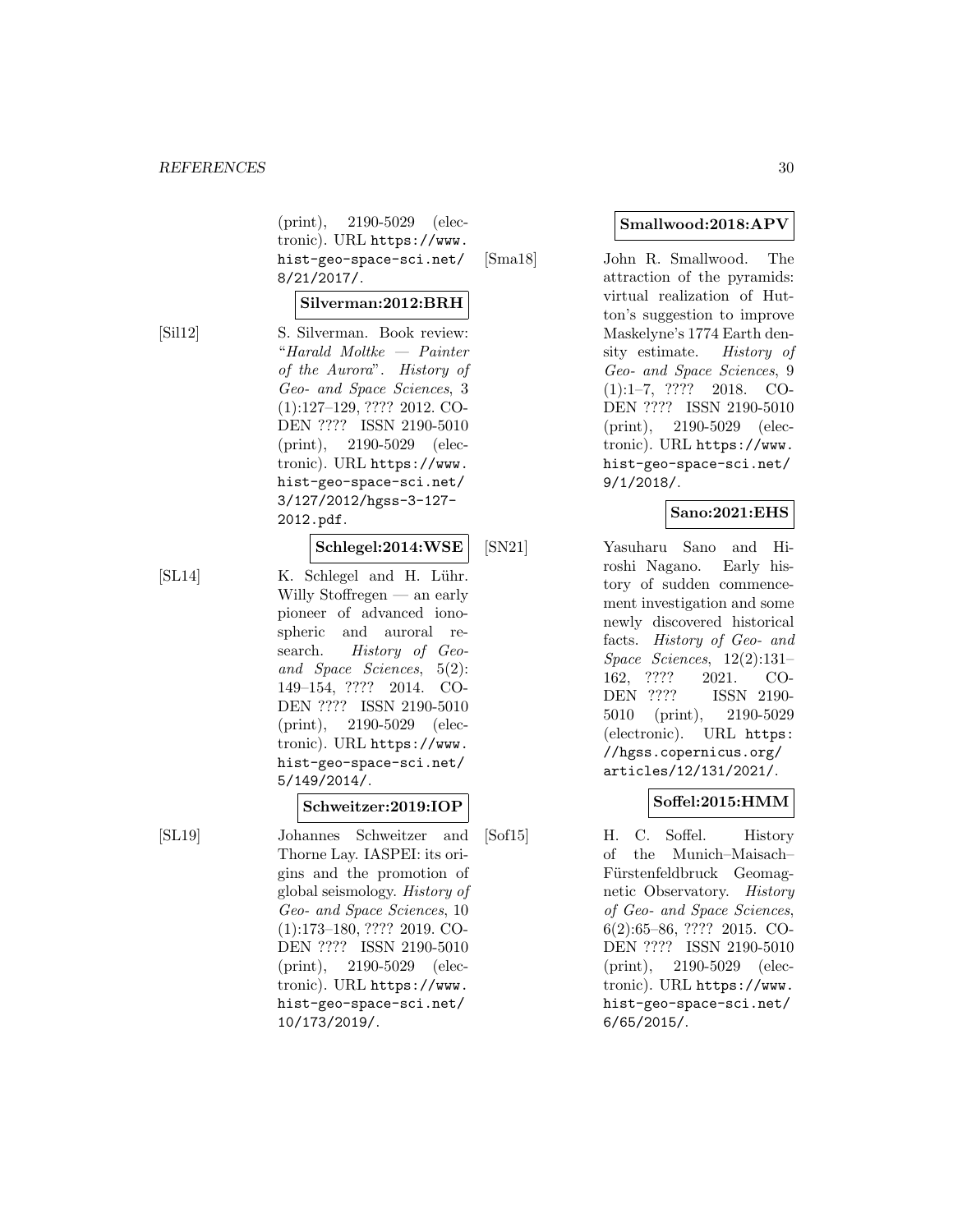### **Sperberg:2021:EEP**

[Spe21] Ulrich Sperberg. Eduard Heis, an early pioneer in meteor research. History of Geo- and Space Sciences, 12 (2):163–170, ???? 2021. CO-DEN ???? ISSN 2190- 5010 (print), 2190-5029 (electronic). URL https: //hgss.copernicus.org/ articles/12/163/2021/.

### **Schlegel:2011:JCH**

[SS11] K. Schlegel and S. Silverman. Johann Christian Heuson, a little-known auroral scholar of the early 18th century. History of Geo- and Space Sciences, 2 (2):89–95, ???? 2011. CO-DEN ???? ISSN 2190-5010 (print), 2190-5029 (electronic). URL https://www. hist-geo-space-sci.net/ 2/89/2011/.

### **Stauning:2011:DAS**

[Sta11a] P. Stauning. Danish auroral science history. History of Geo- and Space Sciences, 2(1):1–28, ???? 2011. CO-DEN ???? ISSN 2190-5010 (print), 2190-5029 (electronic). URL https://www. hist-geo-space-sci.net/ 2/1/2011/. See comment [Jør11] and reply [Sta11b].

#### **Stauning:2011:RCD**

[Sta11b] P. Stauning. Reply to Comment on "Danish auroral science history" by P. Stauning in Hist. Geo Space Sci.,

**2**, 1–28, 2011. History of Geo- and Space Sciences, 2 (2):87, ???? 2011. CO-DEN ???? ISSN 2190-5010 (print), 2190-5029 (electronic). URL https://www. hist-geo-space-sci.net/ 2/87/2011/. See [Sta11a, Jør11].

### **Stauning:2011:HMN**

[Sta11c] Peter Stauning. Harald Moltke: nordlysets maler: Harald Moltkes malerier på Danmarks Meteorologiske Institut (Danish) Harald Moltke: painter of the aurora: Harald Moltke's paintings at the Danish Meteorological Institute. Forlaget Epsilon.dk, Frederiksberg, Danmark, 2011. ISBN 87- 993384-3-2. 216 pp. LCCN ND723.M55 S83 2011.

### **Sudiro:2014:EET**

[Sud14] P. Sudiro. The Earth expansion theory and its transition from scientific hypothesis to pseudoscientific belief. History of Geo- and Space Sciences, 5(1):135– 148, ???? 2014. CO-DEN ???? ISSN 2190-5010 (print), 2190-5029 (electronic). URL https://www. hist-geo-space-sci.net/ 5/135/2014/. See comment [Edw16].

### **Smythe-Wright:2019:ITO**

[SWGM<sup>+</sup>19] Denise Smythe-Wright, W. John Gould, Trevor J. Mc-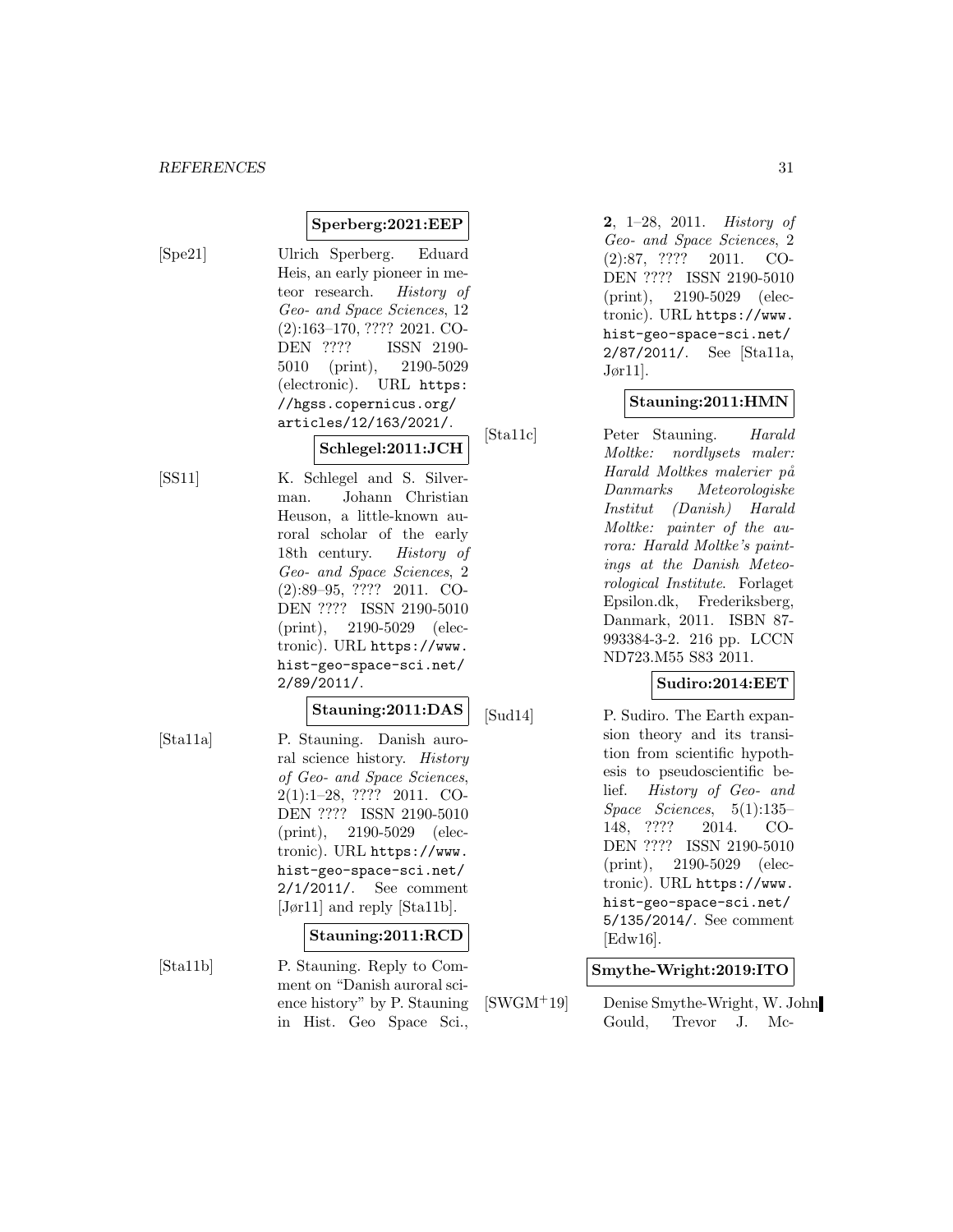Dougall, Stefania Sparnocchia, and Philip L. Woodworth. IAPSO: tales from the ocean frontier. History of Geo- and Space Sciences, 10(1):137–150, ???? 2019. CODEN ???? ISSN 2190- 5010 (print), 2190-5029 (electronic). URL https:// www.hist-geo-space-sci. net/10/137/2019/.

# **Schroder:2010:GNG**

[SWS10] W. Schröder, K.-H. Wiederkehr, and K. Schlegel. Georg von Neumayer and geomagnetic research. History of Geoand Space Sciences, 1(2): 77–87, ???? 2010. CO-DEN ???? ISSN 2190-5010 (print), 2190-5029 (electronic). URL https://www. hist-geo-space-sci.net/ 1/77/2010/.

### **Taylor:2010:BRN**

[Tay10] K. L. Taylor. Book review: "A Natural History of Time". History of Geoand Space Sciences, 1(1): 43–44, ???? 2010. CO-DEN ???? ISSN 2190-5010 (print), 2190-5029 (electronic). URL https://www. hist-geo-space-sci.net/ 1/43/2010/hgss-1-43-2010. pdf.

### **Thrane:2018:HAR**

[Thr18] Eivind V. Thrane. The history of Andøya Rocket Range. History of Geoand Space Sciences, 9(2): 141–156, ???? 2018. CO-DEN ???? ISSN 2190-5010 (print), 2190-5029 (electronic). URL https://www. hist-geo-space-sci.net/ 9/141/2018/.

### **Valiuskevicius:2017:SKC**

[Val17] Gintaras Valiuskevicius. Steponas Kolupaila's contribution to hydrological science development. History of Geoand Space Sciences, 8(2): 57–67, ???? 2017. CO-DEN ???? ISSN 2190-5010 (print), 2190-5029 (electronic). URL https://www. hist-geo-space-sci.net/ 8/57/2017/.

### **Vaquero:2017:BLR**

[Vaq17] José M. Vaquero. Ball lightning: a Renaissance account from Zafra (Spain). History of Geo- and Space Sciences, 8(1):53–56, ???? 2017. CO-DEN ???? ISSN 2190-5010 (print), 2190-5029 (electronic). URL https://www. hist-geo-space-sci.net/ 8/53/2017/.

### **Wannberg:2022:HEP**

[Wan22] Gudmund Wannberg. History of EISCAT — part 5: Operation and development of the system during the first 2 decades. History of Geo- and Space Sciences, 13 (1):1–21, ???? 2022. CO-<br>DEN ???? ISSN 2190-ISSN 2190-5010 (print), 2190-5029 (electronic). URL https: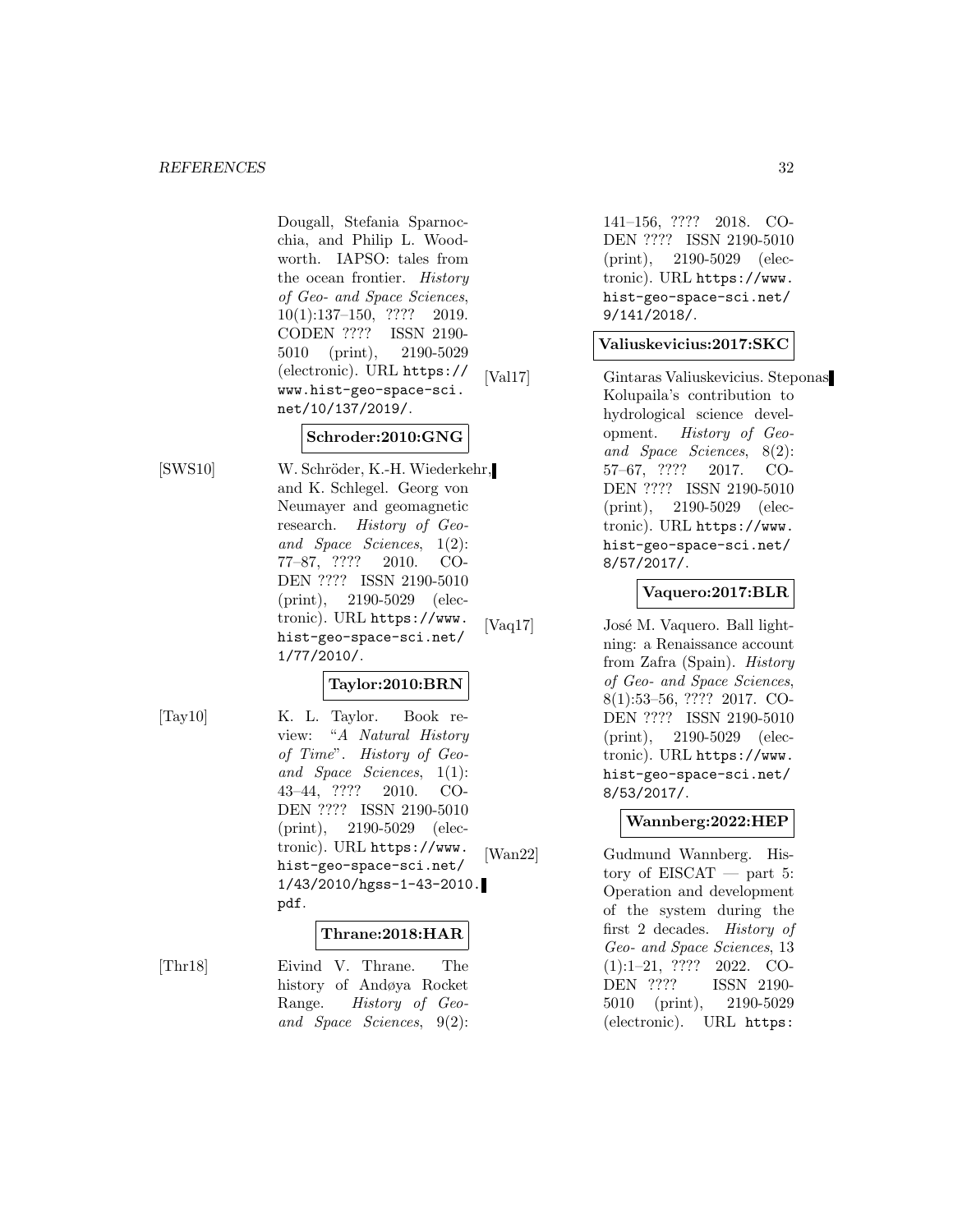//hgss.copernicus.org/ articles/13/1/2022/.

**Weiss:2016:HJI**

[Wei16] J. Weiß. History of the Juliusruh ionospheric observatory on Rügen. History of Geo- and Space Sciences, 7 (1):1–22, ???? 2016. CO-DEN ???? ISSN 2190-5010 (print), 2190-5029 (electronic). URL https://www. hist-geo-space-sci.net/ 7/1/2016/.

#### **Woodman:2019:EHJ**

[WFBM19] Ronald F. Woodman, Donald T. Farley, Ben B. Balsley, and Marco A. Milla. The early history of the Jicamarca Radio Observatory and the incoherent scatter technique. History of Geoand Space Sciences, 10(2): 245–266, ???? 2019. CO-DEN ???? ISSN 2190-5010 (print), 2190-5029 (electronic). URL https://www. hist-geo-space-sci.net/ 10/245/2019/.

### **Wilkinson:2015:BRC**

[Wil15] P. Wilkinson. Book review: Cosmogenic Radionuclides: Theory and Applications in the Terrestrial and Space Environments. History of Geo- and Space Sciences, 6 (1):1–2, ???? 2015. CO-DEN ???? ISSN 2190-5010 (print), 2190-5029 (electronic). URL https://www. hist-geo-space-sci.net/ 6/1/2015/.

### **Wilkinson:2018:PHR**

[Wil18] Phil Wilkinson. Preface: History of regional warning centers. History of Geo- and Space Sciences, 9 (1):37, ???? 2018. CO-DEN ???? ISSN 2190-5010 (print), 2190-5029 (electronic). URL https://www. hist-geo-space-sci.net/ 9/37/2018/.

### **Wittmann:2020:CFG**

[Wit20] Axel D. Wittmann. Carl Friedrich Gauss and the Gauss Society: a brief overview. History of Geoand Space Sciences, 11(2): 199–205, ???? 2020. CO-DEN ???? ISSN 2190- 5010 (print), 2190-5029 (electronic). URL https: //hgss.copernicus.org/ articles/11/199/2020/.

### **Wilkinson:2018:DAS**

[WKC18] Phil Wilkinson, John A. Kennewell, and David Cole. The development of the Australian Space Forecast Centre (ASFC). History of Geoand Space Sciences, 9(1): 53–63, ???? 2018. CO-DEN ???? ISSN 2190-5010 (print), 2190-5029 (electronic). URL https://www. hist-geo-space-sci.net/ 9/53/2018/.

### **Woodworth:2020:TPM**

[Woo20] Philip L. Woodworth. Tide prediction machines at